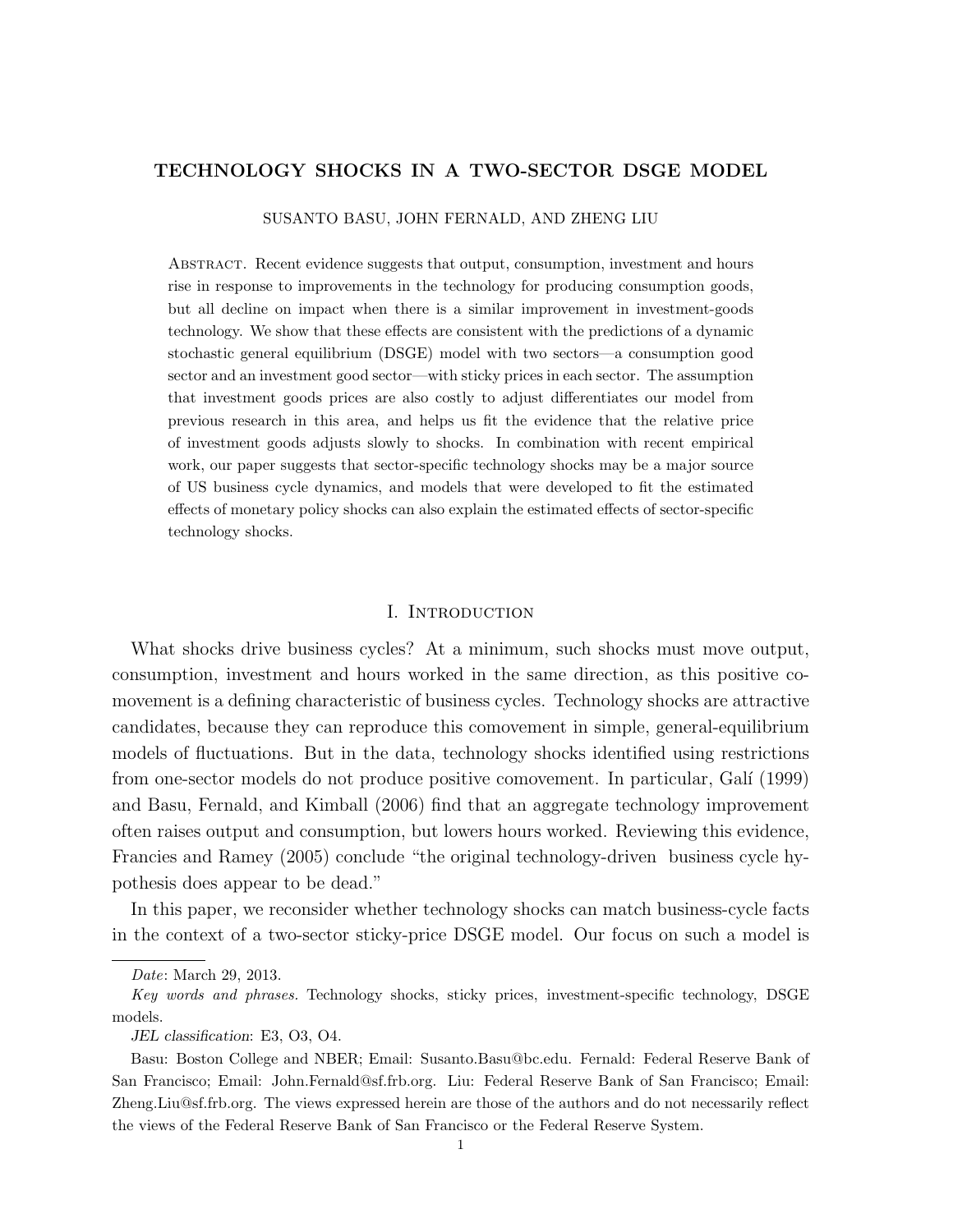motivated by empirical evidence from Basu, Fernald, Fisher, and Kimball (2011) (BFFK) and Fisher (2006) that the economy's response differs depending on the final-expenditure category that the shock affects. For example, BFFK find that shocks to the ability to produce either investment goods or consumption goods has appropriate business-cycle comovement properties. Strikingly, investment technology improvements are contractionary, whereas consumption-technology improvements are expansionary. Aggregating the two shocks into a single measure of technical change is a specification error, since the two have dramatically different dynamic effects. It also leads to the mistaken impression that technology shocks do not induce business cycle comovements. The results in Fisher (2006) and, especially, in BFFK (2011) suggest that it is time to resuscitate the technology-driven business cycle model.<sup>1</sup>

The data suggest that consumption- and investment-specific technology shocks both induce positive comovement among the four key macro aggregates, but do so in very different ways. In this paper, we explore whether the patterns of comovement found in the recent empirical literature are consistent with a fairly standard, two-sector DSGE model with nominal wage and price stickiness. We use this class of models because the profession has concluded that it does well at explaining the estimated effects of monetary policy shocks (Christiano, Eichenbaum, and Evans, 2005; Smets and Wouters, 2007; Liu, Waggoner, and Zha, 2011).

However, relative to the existing literature, we make a significant change: We allow both consumption and investment goods to be sold with sticky prices. The existing literature, following Smets and Wouters (2007), has allowed for two independent technology shocks, but assumed that the price of investment goods is fully flexible while the price of consumption goods is sticky. It is not appealing to assume a priori that one category of prices behaves so differently from another. Allowing symmetric price stickiness shows that a technology improvement of the same size can have very different economic effects depending on the sector that it affects. Strikingly, these differential effects are quite consistent with the estimated findings of BFFK (2011).

Our model has an investment sector and a consumption sector. Both sectors have sticky prices but different technology processes. Sticky prices are necessary even to explain the estimated effects of technology shocks because the flex-price model fails to fit the evidence of slow pass-through of technology shocks to relative prices. Many New Keynesian DSGE models, such as Smets and Wouters (2007), include an investmentspecific shock that can be interpreted as a shock to the relative price of investment goods. But for this shock to correspond to a relative technology shock, the relative price of investment and consumption goods must be perfectly flexible. With sector- (or firm-)

<sup>1</sup>However, we do not propose to "resuscitate real business cycles," as King and Rebelo (1999) put it. We find that it is critical to allow for non-neoclassical propagation mechanisms in order to match the estimated effects of technology shocks in the data.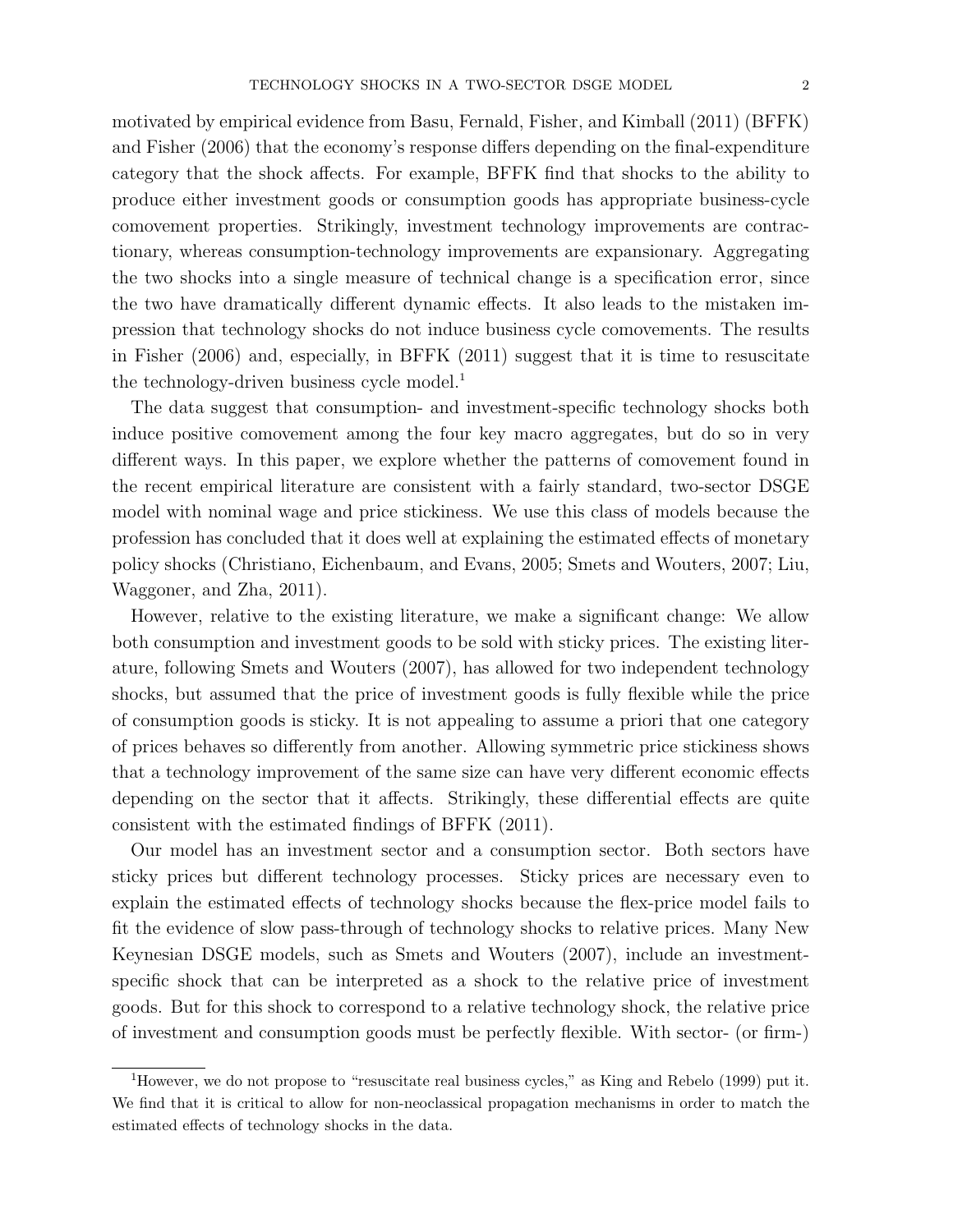specific sticky prices, in contrast, relative prices adjust only slowly to shocks. We find that our two-sector model can reproduce the empirical evidence that investment technology improvements are contractionary, whereas consumption technology improvements are expansionary. In our model, the two shocks cause movements in key business cycle variables with appropriate comovement properties.

Economically, the relative-price rigidity plays a central role in explaining the effects of sector-specific technology shocks. The predominant effects of both shocks work through the markup of price over marginal cost in the investment sector. With a sticky investment price, an improvement to investment technology causes the markup to rise relative to the steady state in the investment sector. In other words, investment goods are relatively expensive today relative to future periods. Since the intertemporal elasticity of substitution is very high for investment goods, current demand for investment goods falls. An improvement in consumption technology, in contrast, causes wages and, therefore, the marginal cost of production of the investment good to rise. This squeezes the investment markup-and spurs investment purchases. Since output in the short run is largely demand-determined in this model, output and hours worked generally follow demand for investment goods.

We begin by discussing some stylized facts from the empirical literature. We then write down a two-sector DSGE model, and discuss what properties of the model can explain the facts.

## II. STYLIZED FACTS

Empirical evidence from two separate identification schemes finds that the economy responds differently to technology shocks that affect the ability to produce investment goods versus consumption goods. The first scheme, using results from Basu, Fernald, Fisher, and Kimball (2011), is based on estimating industry technology residuals and mapping through the input-output matrix to final uses. The second scheme uses longrun restrictions, and involves a rearrangement of Fisher (2006) results.

Table 1 shows results from regressing variables on final-use technology shocks from BFFK. The industry technology residuals control for factor utilization and non-constant returns to scale. The shocks are then fed through the input-output table to match to final expenditure categories.

The table shows that improvements in investment technology are sharply contractionary: investment, consumption, hours worked, and output all decline temporarily, and rise only with a lag. In contrast, improvements in consumption technology have little effect on hours but are expansionary on impact for both consumption and investment. Note that both consumption technology and investment technology improvements look like business cycles: hours, consumption, investment, and output all comove together.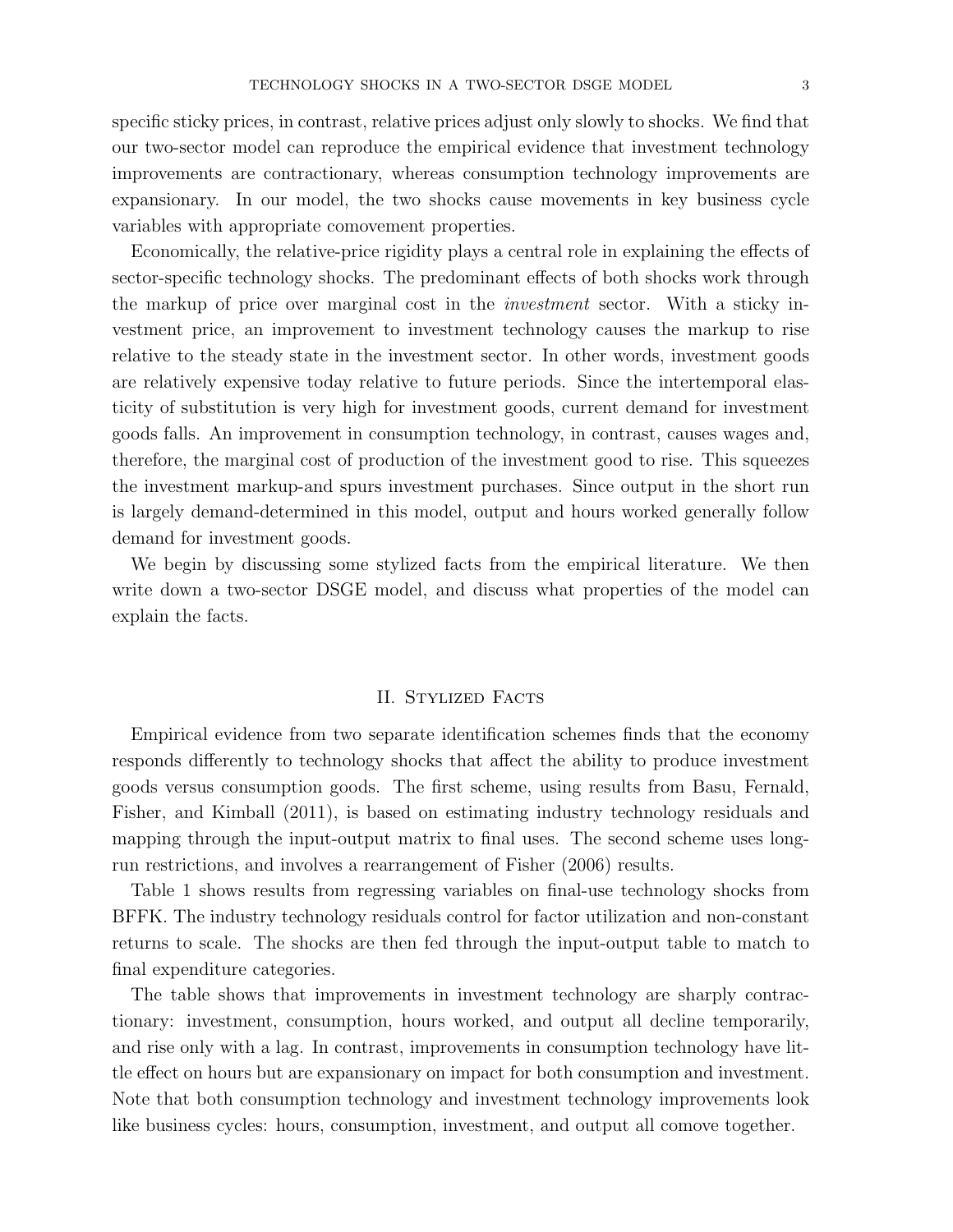The table also shows that the relative price of investment does not respond rapidly to either technology shock, though the response is more notable for the consumption technology shock. BFFK (2011) show that relative technology does pass through to relative prices. But the pass-through takes at least 3 years to complete.

A very different identification scheme comes from Fisher (2006). Fisher identifies two shocks using long-run restrictions. One shock, the "investment-specific" shock, is the only one allowed to affect the long-run relative price of investment goods. That shock, plus a second "neutral" shock, are the only ones that affect the long-run level of labor productivity.

The shocks identified by Fisher (2006) can be mapped to final use sectors. It is straightforward to show that the investment-sector shock corresponds to the investmentspecific shock. A "consumption" shock requires a positive neutral shock, but also an offsetting negative investment-specific shock (to keep the overall effect on investment unchanged). Thus, the consumption shock corresponds to the difference between the neutral and investment-specific shocks. With the Fisher identification, we do not have the response for the full set of variables.

Figure 1 shows that, prior to 1979, the Fisher identification finds that investment shocks are contractionary while consumption shocks are expansionary for labor hours. These results are consistent with the BFFK results. One caveat is that Fisher finds that his estimates differ before and after 1979. In the later sample, the investment shock is expansionary whereas the consumption shock is contractionary. In contrast, BFFK find subsample results that are consistent with those we already discussed in Table 1–investment shocks are contractionary whereas consumption shocks are expansionary throughout the sample.

Figure 2 shows that, with the Fisher identification, it takes a long time for the technology shocks to pass through to the relative price. The response of the relative price to investment shocks is particularly slow. This pattern holds for both sub-sample periods and is consistent with the finding of slow pass-through in BFFK (2011). The macro effects of the technology shocks on hours are apparent long before the relative price effects show up.

## III. The Model

The model economy is populated by a continuum of households, each endowed with a unit of differentiated labor skill. There are two goods-producing sectors, a consumption sector and an investment sector. Firms in each sector produce differentiated products. The monetary authority follows a feedback interest rate rule.

III.1. The aggregation sector. The aggregation sector produces a composite labor skill denoted by  $L_t$ , a composite final consumption good denoted by  $Y_{ct}$ , and a composite investment good denoted by  $Y_{it}$ . Production of the composite skill requires a continuum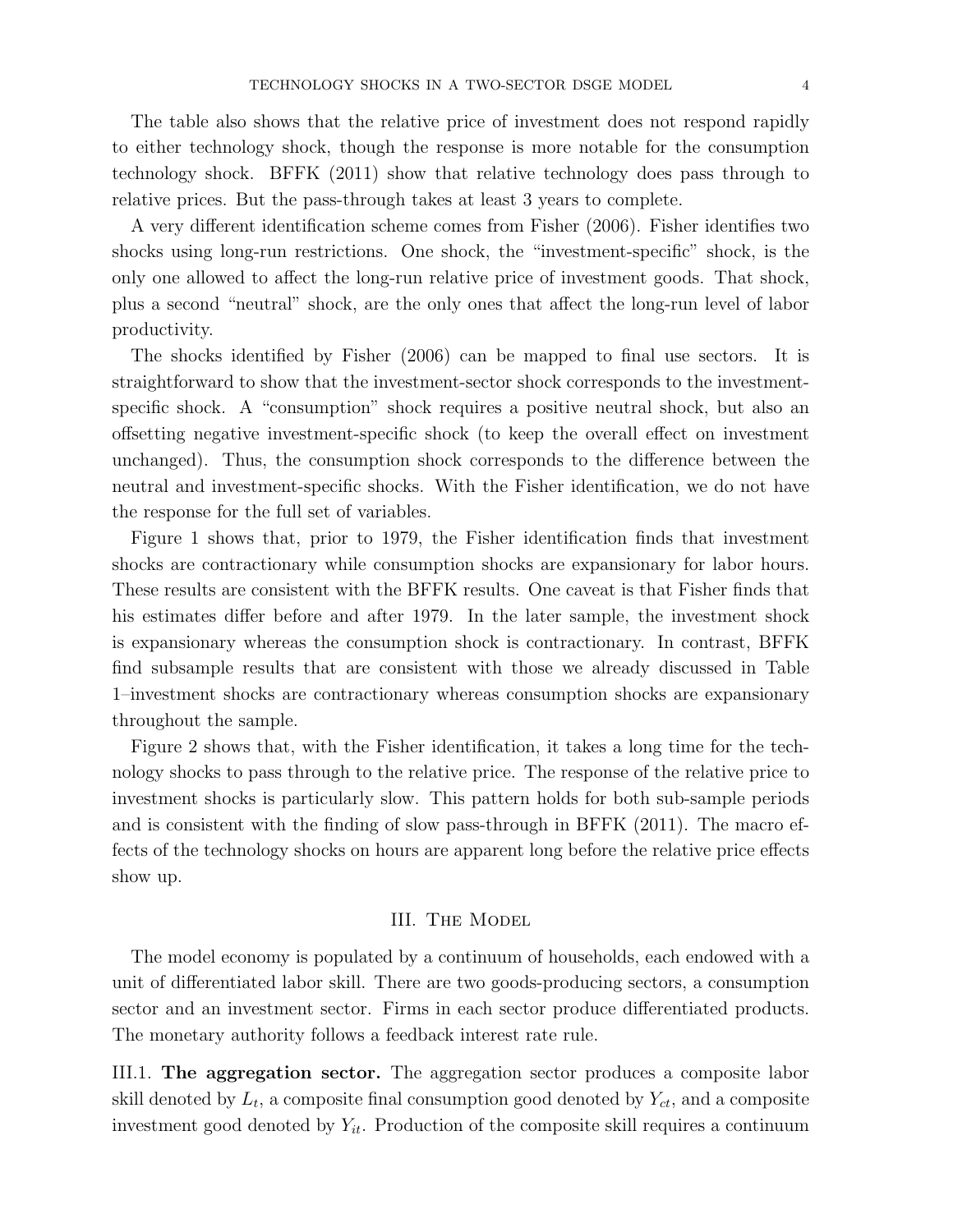of differentiated labor skills  ${L_t(h)}_{h\in[0,1]}$  as inputs. Production of the composite consumption (investment) good requires a continuum of differentiated intermediate goods  ${Y_{ct}(n)}_{n\in[0,1]}$   $({Y_{it}(n)}_{n\in[0,1]})$  as inputs. The aggregation technologies are given by

$$
L_t = \left[ \int_0^1 L_t(h)^{\frac{1}{\mu_{wt}}} dh \right]^{\mu_{wt}}, \quad Y_{ct} = \left[ \int_0^1 Y_{ct}(n)^{\frac{1}{\mu_{ct}}} dj \right]^{\mu_{ct}}, \quad Y_{it} = \left[ \int_0^1 Y_{it}(n)^{\frac{1}{\mu_{it}}} dz \right]^{\mu_{it}}, \tag{1}
$$

where  $\mu_{wt}$ ,  $\mu_{ct}$ , and  $\mu_{it}$  determine the elasticities of substitution between differentiated skills and differentiated intermediate goods in the two sectors, respectively. Following Smets and Wouters (2007), we assume that

$$
\ln \mu_{wt} = (1 - \rho_{\mu w}) \ln \mu_w + \rho_{\mu w} \ln \mu_{w,t-1} + \sigma_{\mu w} (\varepsilon_{\mu w,t} - \phi_{\mu w} \varepsilon_{\mu w,t-1}), \qquad (2)
$$

$$
\ln \mu_{ct} = (1 - \rho_{\mu c}) \ln \mu_c + \rho_{\mu c} \ln \mu_{c,t-1} + \sigma_{\mu c} (\varepsilon_{\mu c,t} - \phi_{\mu c} \varepsilon_{\mu c,t-1}), \qquad (3)
$$

$$
\ln \mu_{it} = (1 - \rho_{\mu i}) \ln \mu_i + \rho_{\mu i} \ln \mu_{i, t-1} + \sigma_{\mu i} (\varepsilon_{\mu i, t} - \phi_{\mu i} \varepsilon_{\mu i, t-1}), \qquad (4)
$$

where, for  $k \in \{\mu w, \mu c, \mu i\}, \rho_k \in (-1, 1)$  is the AR(1) coefficient,  $\phi_k$  is the MA(1) coefficient,  $\sigma_k$  is the standard deviation, and  $\varepsilon_{kt}$  is an i.i.d. standard normal process. We interpret  $\mu_{wt}$  as the wage markup shock and  $\mu_{ct}$  and  $\mu_{it}$  as the price markup shocks in the two sectors. The difference in markup across the consumption sector and the investment sector allows for reallocation effects that potentially amplify technology shocks (Basu and Fernald, 1997).

The representative firm in the aggregation sector faces perfectly competitive markets. The demand functions for differentiated labor skills and intermediate goods are given by

$$
L_t^d(h) = \left[\frac{W_t(h)}{\bar{W}_t}\right]^{-\frac{\mu_{wt}}{\mu_{wt}-1}} L_t, \quad Y_{ct}^d(n) = \left[\frac{P_{ct}(n)}{\bar{P}_{ct}}\right]^{-\frac{\mu_{ct}}{\mu_{ct}-1}} Y_{ct}, \quad Y_{it}^d(n) = \left[\frac{P_{it}(n)}{\bar{P}_{it}}\right]^{-\frac{\mu_{it}}{\mu_{it}-1}} Y_{it},\tag{5}
$$

where the wage rate  $\bar{W}_t$  of the composite skill is related to the individual wage rates by  $\bar{W}_t = \left[\int_0^1 W_t(h)^{1/(1-\mu_{wt})}dh\right]^{1-\mu_{wt}},$  the price indexes  $\bar{P}_{ct}$  and  $\bar{P}_{it}$  for consumption and investment goods are related to individual prices by  $\bar{P}_{ct} = \left[\int_0^1 P_{ct}(n)^{1/(1-\mu_{ct})} dn\right]^{1-\mu_{ct}}$  and  $\bar{P}_{it} = \left[ \int_0^1 P_{it}(n)^{1/(1-\mu_{it})} dn \right]^{1-\mu_{it}}.$ 

III.2. The intermediate good sectors. We now describe the production technologies and price-setting decisions of intermediate goods producers in the consumption sector and the investment sector. We focus on describing the consumption sector. The description for the investment sector is symmetric.

III.2.1. The consumption sector. Production of a type n intermediate good in the consumption sector (i.e., the C-sector) requires labor and capital inputs. The production functions are given by

$$
Y_{ct}(n) = Z_{ct} K_{ct}(n)^{\alpha_c} [\gamma_c^t L_{ct}(n)]^{1-\alpha_c} - \lambda_t^* \Phi_c,
$$
\n
$$
(6)
$$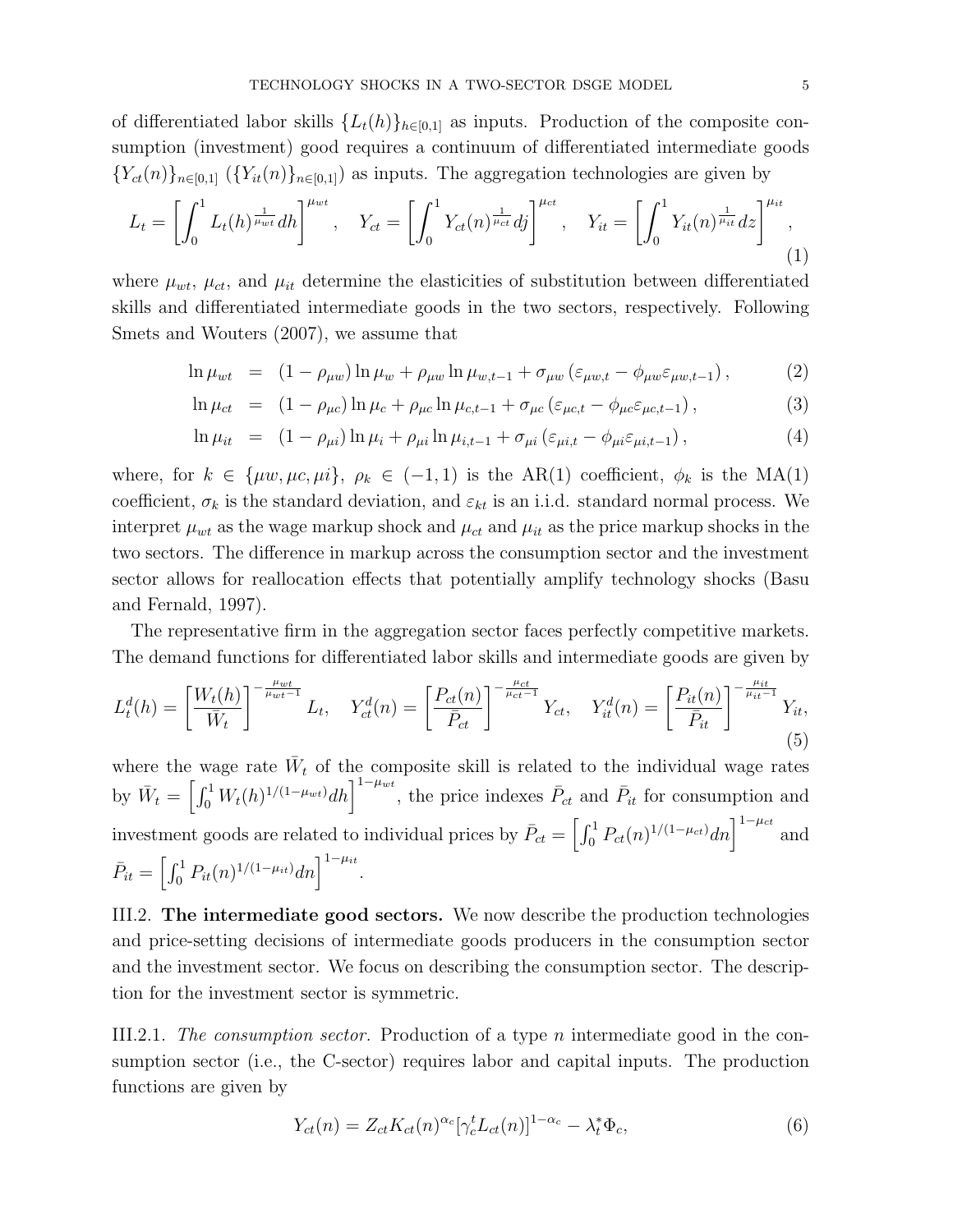where  $K_{ct}(n)$  and  $L_{ct}(n)$  are the capital and labor inputs and  $\lambda_t^*$  denotes the underlying trend for C-sector output. The parameter  $\alpha_c$  denotes the cost share the capital,  $\gamma^c$ denotes the trend growth rate of the technology, and  $\Phi_c$  is a fixed cost in the C-sector. The term  $Z_{ct}$  denotes a technology shock in the C-sector, which follows the stochastic process

$$
\ln Z_{ct} = (1 - \rho_{zc}) \ln Z_c + \rho_{zc} \ln Z_{c,t-1} + \sigma_{zc} \varepsilon_{ct},\tag{7}
$$

where  $\rho_{zc} \in (-1,1)$  measures the persistence,  $\sigma_{zc}$  denotes the standard deviation, and  $\varepsilon_{ct}$  is an i.i.d. standard normal process.

Firms in the intermediate-good sector are price takers in the input markets and monopolistic competitors in the product markets. A firm  $n \in [0, 1]$  in the consumption goods sector chooses labor and capital input to minimize the cost  $\bar{W}_t L_{ct}(n) + \bar{P}_{it} r_{kt} K_{ct}(n)$  subject to the production technology (6), taking as given the nominal wage index  $\bar{W}_t$  and the nominal capital rental rate  $\bar{P}_{it}r_{kt}$ , where  $r_{kt}$  is the real capital rental rate in investment goods unit. The conditional factor demand functions derived from the cost-minimizing problem imply that

$$
\frac{w_t}{q_{it}r_{kt}} = \frac{1 - \alpha_c}{\alpha_c} \frac{K_{ct}(n)}{L_{ct}(n)}, \quad \forall n \in [0, 1],
$$
\n(8)

where  $w_t \equiv \frac{\bar{W}_t}{\bar{P}_{at}}$  $\frac{\bar{W}_t}{\bar{P}_{ct}}$  denotes the real consumption wage and  $q_{it} = \frac{\bar{P}_{it}}{\bar{P}_{ct}}$  denotes the relative price of investment goods.

Each firm sets a price for its own differentiated product, taking as given the demand schedule in (5). We follow Calvo (1983) and assume that pricing decisions are staggered across firms within each sector. Once a price is set, the firm has no other choice but to supply its differentiated product to meet market demand at that price. Denote by  $\xi_c$  the probability that a firm in the consumption sector cannot re-optimize price setting.

Following Woodford (2003), Christiano, Eichenbaum, and Evans (2005), and Smets and Wouters (2007), we allow a fraction of firms that cannot re-optimize to index their prices to the consumption sector's overall price inflation realized in the past period. Specifically, if the firm  $n$  in the consumption sector cannot set a new price, its price is automatically updated according to

$$
P_{ct}(n) = \pi_{c,t-1}^{\eta_c} \pi_c^{1-\eta_c} P_{c,t-1}(n),
$$
\n(9)

where  $\pi_{ct} \equiv \frac{\bar{P}_{ct}}{\bar{P}_{ct}}$  $\frac{P_{ct}}{P_{c,t-1}}$  is the consumption price inflation rate between  $t-1$  and  $t, \pi_c$  is steady-state consumption inflation, and  $\eta_c$  measures the degree of dynamic indexation.

A firm that can renew its price contract chooses  $P_{ct}(n)$  to maximize its expected discounted dividend flows given by

$$
E_t \sum_{s=0}^{\infty} \xi_c^s D_{t,t+s} [P_{ct}(n) \chi_{t,t+s}^c Y_{c,t+s}^d(n) - V_{c,t+s}(n)], \qquad (10)
$$

where  $D_{t,t+s}$  is the period-t present value of a dollar in a future state in period  $t + s$ ,  $V_{c,t+s}(n)$  is the total cost function, and the term  $\chi_{t,t+s}^c$  is a cumulative inflation-indexation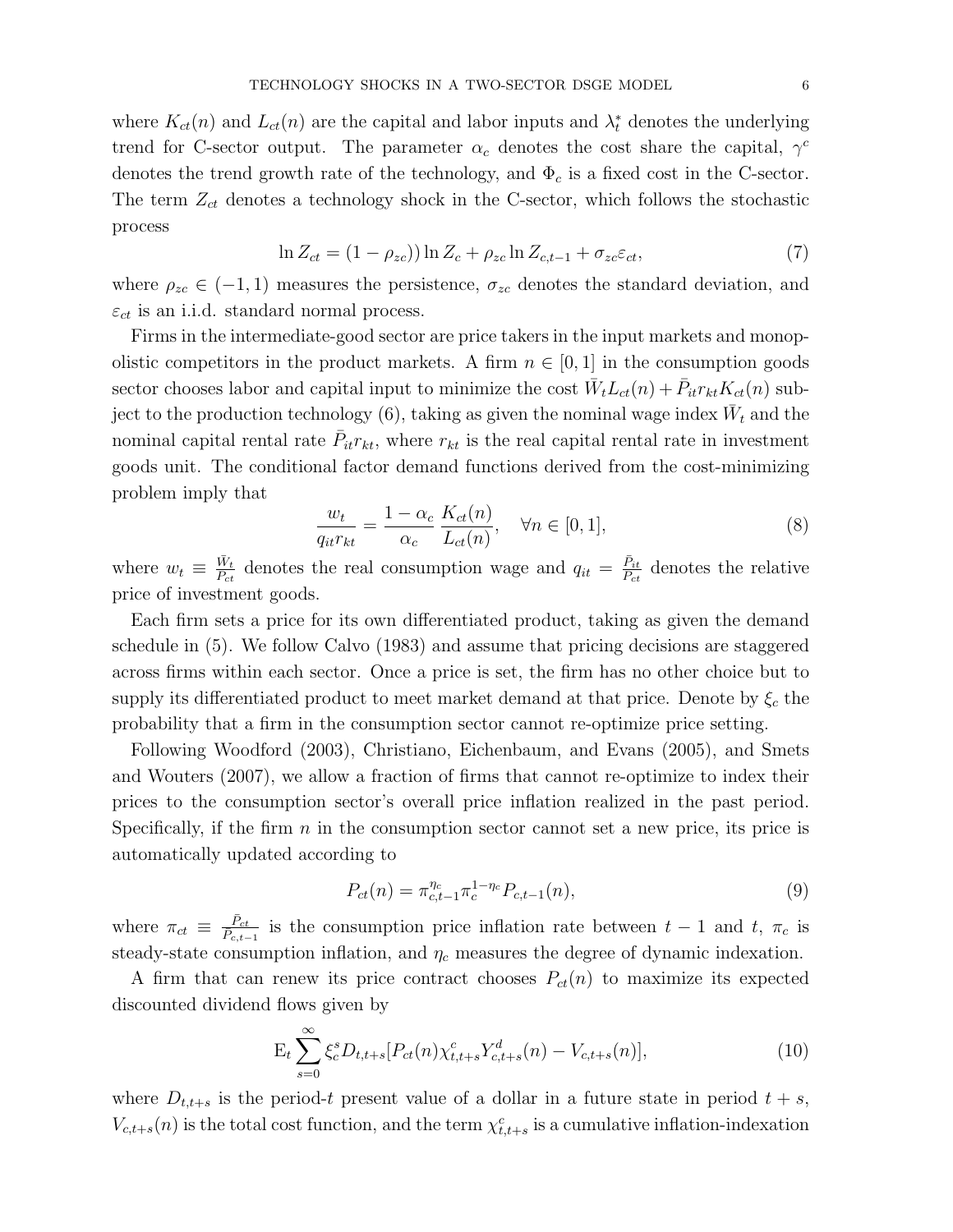factor given by

$$
\chi_{t,t+s}^c = \begin{cases} \n\prod_{k=1}^s \pi_{c,t+k-1}^{\eta_c} \pi_c^{1-\eta_c} & \text{if } s \ge 1 \\ \n1 & \text{if } s = 0. \n\end{cases} \tag{11}
$$

In maximizing its profit, the firm takes as given the demand schedule

$$
Y_{c,t+s}^d(n) = \left(\frac{P_{ct}(n)\chi_{t,t+s}^c}{\bar{P}_{c,t+s}}\right)^{-\frac{\mu_{c,t+s}}{\mu_{c,t+s}-1}} Y_{c,t+s}.
$$

Profit-maximizing implies the optimal pricing rule

$$
E_t \sum_{s=0}^{\infty} \xi_c^s D_{t,t+s} Y_{c,t+s}^d(n) \frac{1}{\mu_{c,t+s} - 1} \left[ \mu_{c,t+s} \bar{P}_{c,t+s} v_{c,t+s} - P_{ct}(n) \chi_{t,t+s}^c \right] = 0, \quad (12)
$$

where  $v_{c,t+s}$  denotes the real marginal cost function (in consumption units) given by

$$
v_{ct} = \frac{\tilde{\alpha}_c}{Z_{ct}} \left( q_{it} r_{kt} \right)^{\alpha_c} \left( \frac{w_t}{\gamma_c^t} \right)^{1 - \alpha_c},\tag{13}
$$

where  $\tilde{\alpha}_c \equiv \alpha_c^{-\alpha_c} (1 - \alpha_c)^{\alpha_c - 1}$ .

If there is no markup shock, then (12) implies that the optimal price is a markup over an average of the marginal costs for the periods during which the price remains effective. Clearly, if  $\xi_c = 0$ , that is, if prices are perfectly flexible, then the optimal price would be a markup over the contemporaneous marginal cost.

III.2.2. The investment sector. Similar to the consumption sector, the production technology for a type  $n$  investment good is given by

$$
Y_{it}(n) = Z_{it} K_{it}(n)^{\alpha_i} [\gamma_i^t L_{it}(n)]^{1-\alpha_i} - \gamma_i^t \Phi_i,
$$
\n(14)

where  $K_{it}(n)$  and  $L_{it}(n)$  are the capital and labor inputs,  $Z_{it}$  is an investment-specific technology shock,  $\gamma_i$  denotes the trend growth rate of investment technology, and  $\Phi_i$ denotes a fixed cost. The investment technology shock  $Z_{it}$  follows a stochastic process symmetric to the consumption technology shock described in (7), with a slight change in notation.

The nature of nominal rigidities in the investment sector is also symmetric to that in the consumption sector. Briefly, there is a fraction  $\xi_i$  of firms cannot re-optimize pricing decisions in each period. The prices that cannot be re-optimized are automatically indexed to past inflation in the investment sector. A firm that can adjust its price chooses a price to maximize the present value of profit, taking the demand schedule for its product as given. The optimal pricing decision rule is given by

$$
E_t \sum_{s=0}^{\infty} \xi_i^s D_{t,t+s} Y_{i,t+s}^d(n) \frac{1}{\mu_{i,t+s} - 1} \left[ \mu_{i,t+s} \bar{P}_{c,t+s} v_{i,t+s} - P_{it}(n) \chi_{t,t+s}^I \right] = 0, \quad (15)
$$

where the real marginal cost  $v_{it}$  (in consumption units) is given by

$$
v_{it} = \frac{\tilde{\alpha}_i}{Z_{it}} \left( q_{it} r_{kt} \right)^{\alpha_i} \left( \frac{w_t}{\gamma_i^t} \right)^{1 - \alpha_i},\tag{16}
$$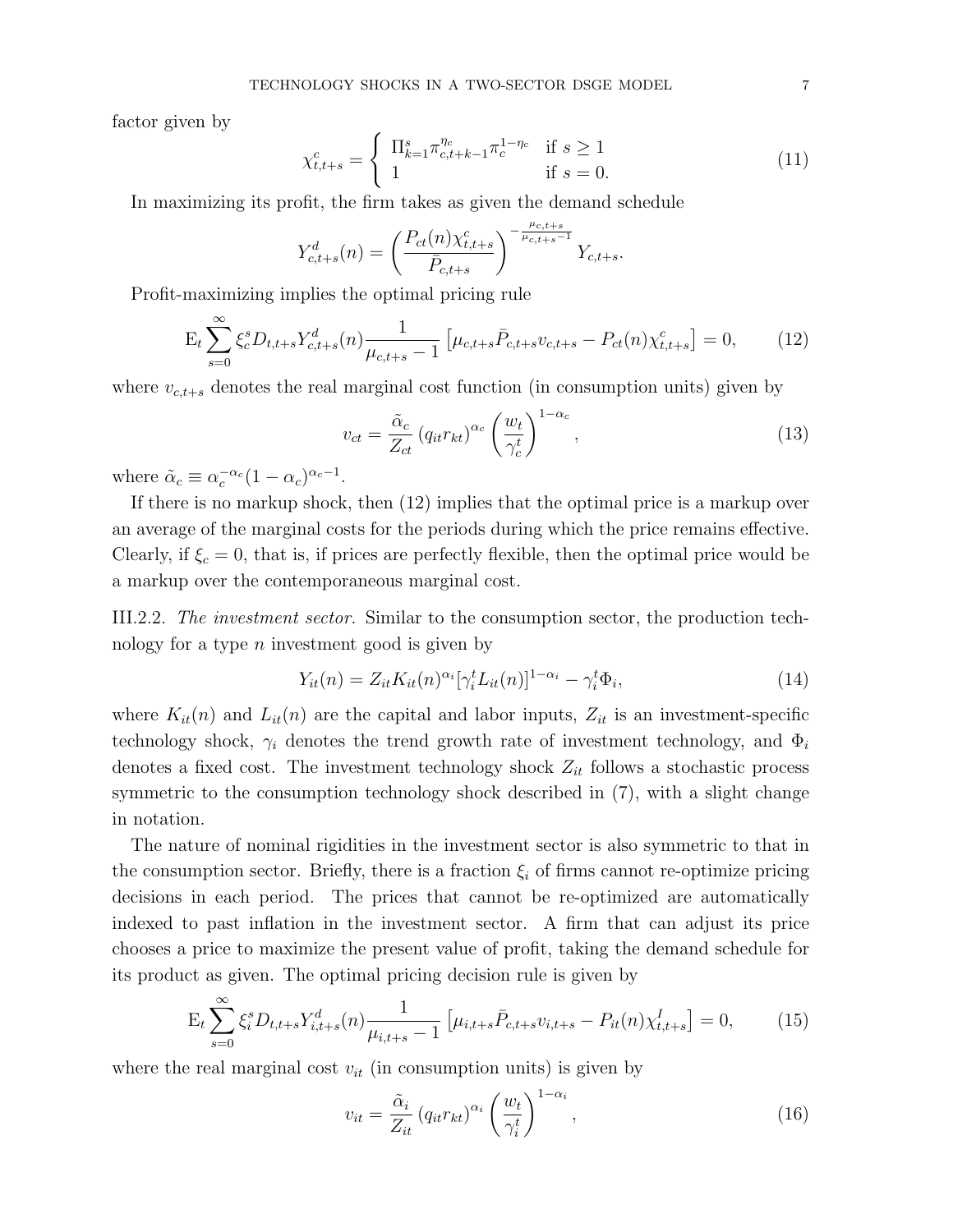and the term  $\chi_{t,t+i}^I$  summarizes the cumulative inflation indexation factor and is given by

$$
\chi_{t,t+s}^I = \begin{cases} \n\prod_{k=1}^s \pi_{i,t+k-1}^{\eta_i} \pi_i^{1-\eta_i} & \text{if } s \ge 1 \\ \n1 & \text{if } s = 0, \n\end{cases} \tag{17}
$$

with  $\pi_{it}$  denoting changes in the price level of the investment sector (i.e., investment price inflation).

Cost-minimizing implies that the conditional factor demand functions in the investment sector are given by

$$
\frac{w_t}{q_{it}r_{kt}} = \frac{1 - \alpha_i}{\alpha_i} \frac{K_{it}(n)}{L_{it}(n)}, \quad \forall n \in [0, 1].
$$
\n(18)

III.3. The households. There is a continuum of households, each endowed with a differentiated labor skill indexed by  $h \in [0, 1]$ . Household h derives utility from consumption and leisure. We follow Blanchard and Kiyotaki (1987) and assume that each household is a price-taker in the goods market and a monopolistic competitor in the labor market, where she sets a nominal wage for her differentiated labor skill, taking as given the wage index and the downward-sloping labor demand schedule in (5). The nominal wage-setting decisions by households are staggered in the spirit of Calvo (1983). Once a nominal wage rate is set, the household has to supply labor to meet the market demand for her differentiated skill at that wage rate (so quitting her job is not an option). We assume that there exists financial instruments that provide perfect insurance for the households in different wage-setting cohorts, so that the households make identical consumption and investment decisions despite that their wage incomes may differ due to staggered wage setting.<sup>2</sup> In what follows, we impose this assumption and omit the household index for consumption and investment.

The utility function for household  $h \in [0, 1]$  is given by

$$
E\sum_{t=0}^{\infty} \beta^t A_t U(C_t - bC_{t-1}, L_t(h)),
$$
\n(19)

where  $\beta \in (0,1)$  is a subjective discount factor,  $C_t$  denotes consumption,  $L_t(h)$  denotes hours worked, and b measures the importance of habit formation. The variable  $A_t$  is a shock to the discount factor. Denote by  $\lambda_{at} = \frac{A_t}{A_t}$  $\frac{A_t}{A_{t-1}}$ . We assume that  $\lambda_{at}$  follows the stationary process

$$
\ln \lambda_{at} = \rho_a \ln \lambda_{a,t-1} + \sigma_a \varepsilon_{at},\tag{20}
$$

<sup>2</sup>To obtain complete risk-sharing among households in different wage-setting cohorts does not rely on the existence of such (implicit) financial arrangements. As shown by Huang, Liu, and Phaneuf (2004) and Smets and Wouters (2007), the same equilibrium dynamics can be obtained in a model with a representative household (and thus complete insurance) consisting of a large number of worker members. The workers supply their homogenous labor skill to a large number of employment agencies, who transform the homogenous skill into differentiated skills and set nominal wages in a staggered fashion.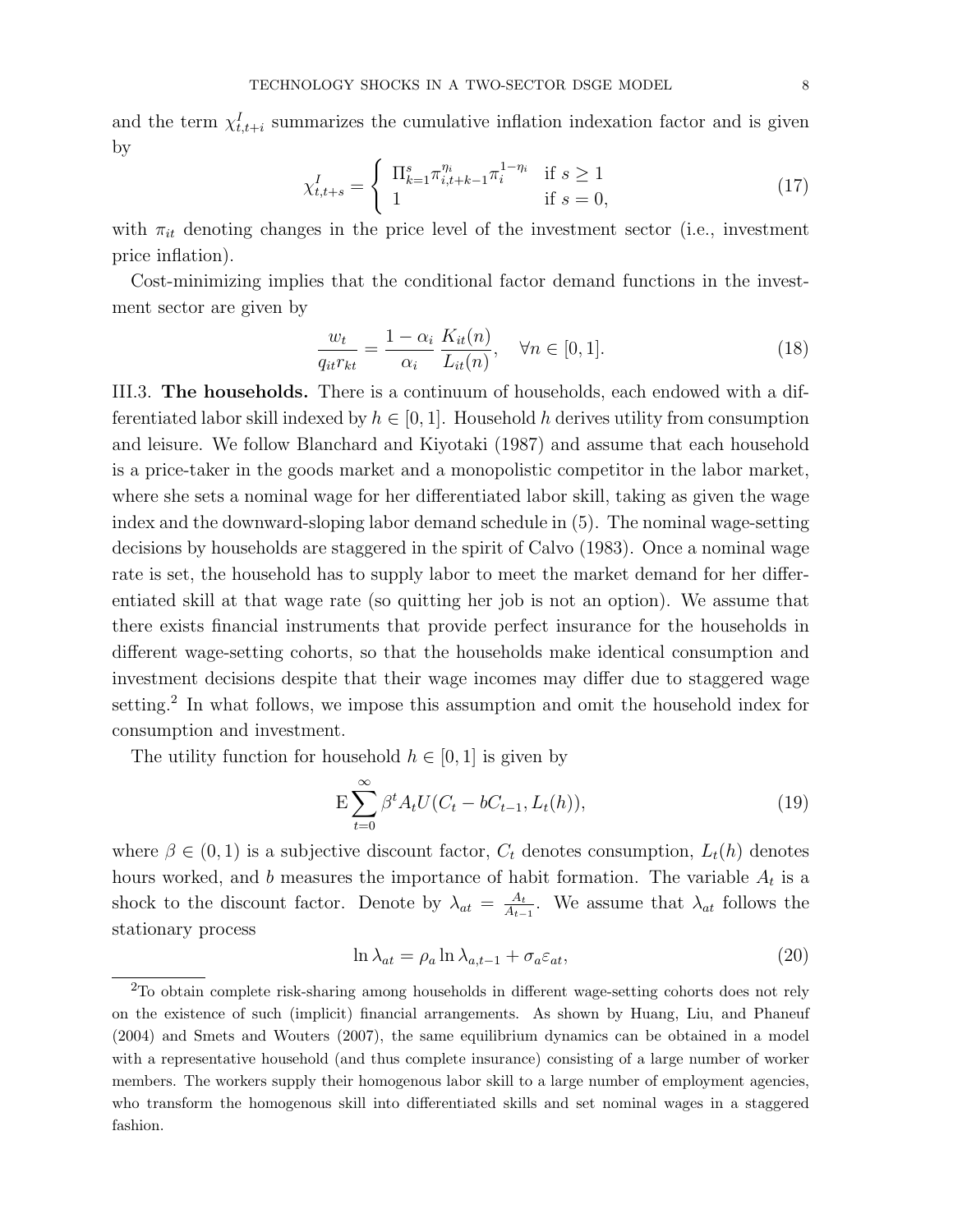where  $\rho_a \in (-1,1)$  is the persistence parameter,  $\sigma_a$  is the standard deviation, and  $\varepsilon_{at}$  is an i.i.d. standard normal process.

In each period  $t$ , the household faces the budget constraint

$$
\bar{P}_{ct}C_t + \bar{P}_{it}[I_t + a(u_t)K_{t-1}] + \mathcal{E}_t D_{t,t+1}B_{t+1} \le
$$
\n
$$
W_t(h)L_t^d(h) + \bar{P}_{it}r_{kt}u_tK_{t-1} + \Pi_t + B_t - T_t.
$$
\n(21)

In the budget constraint,  $I_t$  denotes investment;  $B_{t+1}$  is a nominal state-contingent bond that represents a claim to one dollar in a particular event in period  $t + 1$ , and this claim costs  $D_{t,t+1}$  dollars in period t;  $W_t(h)$  is the nominal wage for h's labor skill,  $K_{t-1}$ is the beginning-of-period capital stock,  $u_t$  is the utilization rate of capital,  $\Pi_t$  is the profit share, and  $T_t$  is a lump-sum taxes used by the government to finance exogenous government spending. The term  $a(u_t)$  denotes the cost of variable capital utilization. Following Christiano, Eichenbaum, and Evans (2005) and Altig, Christiano, Eichenbaum, and Linde (forthcoming), we assume that  $a(u)$  is increasing and convex and that, at the steady-state utilization rate of  $u = 1$ , we have  $a(1) = 0$ .

The capital stock evolves according to the law of motion

$$
K_t = (1 - \delta)K_{t-1} + \chi_t \left[1 - S\left(\frac{I_t}{K_{t-1}}\right)\right]I_t,
$$
\n(22)

where the function  $S(\cdot)$  represents the adjustment cost in capital accumulation. We assume that  $S(\cdot)$  is convex and satisfies  $S(\tilde{I}\gamma_i/\tilde{K}) = S'(\tilde{I}\gamma_i/\tilde{K}) = 0$ , where  $\tilde{I}/\tilde{K}$  is the steady-state ratio of investment to capital stock. The term  $\chi_t$  is a shock to the marginal efficiency of transforming investment goods into capital goods (or "MEI"), a shock emphasized by Justiniano, Primiceri, and Tambalotti (2011). The MEI shock follows the stationary stochastic process

$$
\ln \chi_t = \rho_\chi \ln \chi_{t-1} + \sigma_\chi \varepsilon_{\chi t},\tag{23}
$$

where  $\rho_{\chi} \in (-1, 1)$  is the persistence parameter,  $\sigma_{\chi}$  is the standard deviation, and  $\varepsilon_{\chi t}$  is an i.i.d. standard normal process.

The household takes prices and all wages but its own as given and chooses  $C_t$ ,  $I_t$ ,  $K_t$ ,  $u_t, B_{t+1}$ , and  $W_t(h)$  to maximize (19) subject to (21) - (22), the borrowing constraint  $B_{t+1} \geq -\underline{B}$  for some large positive number  $\underline{B}$ , and the labor demand schedule  $L_t^d(h)$ described in (5).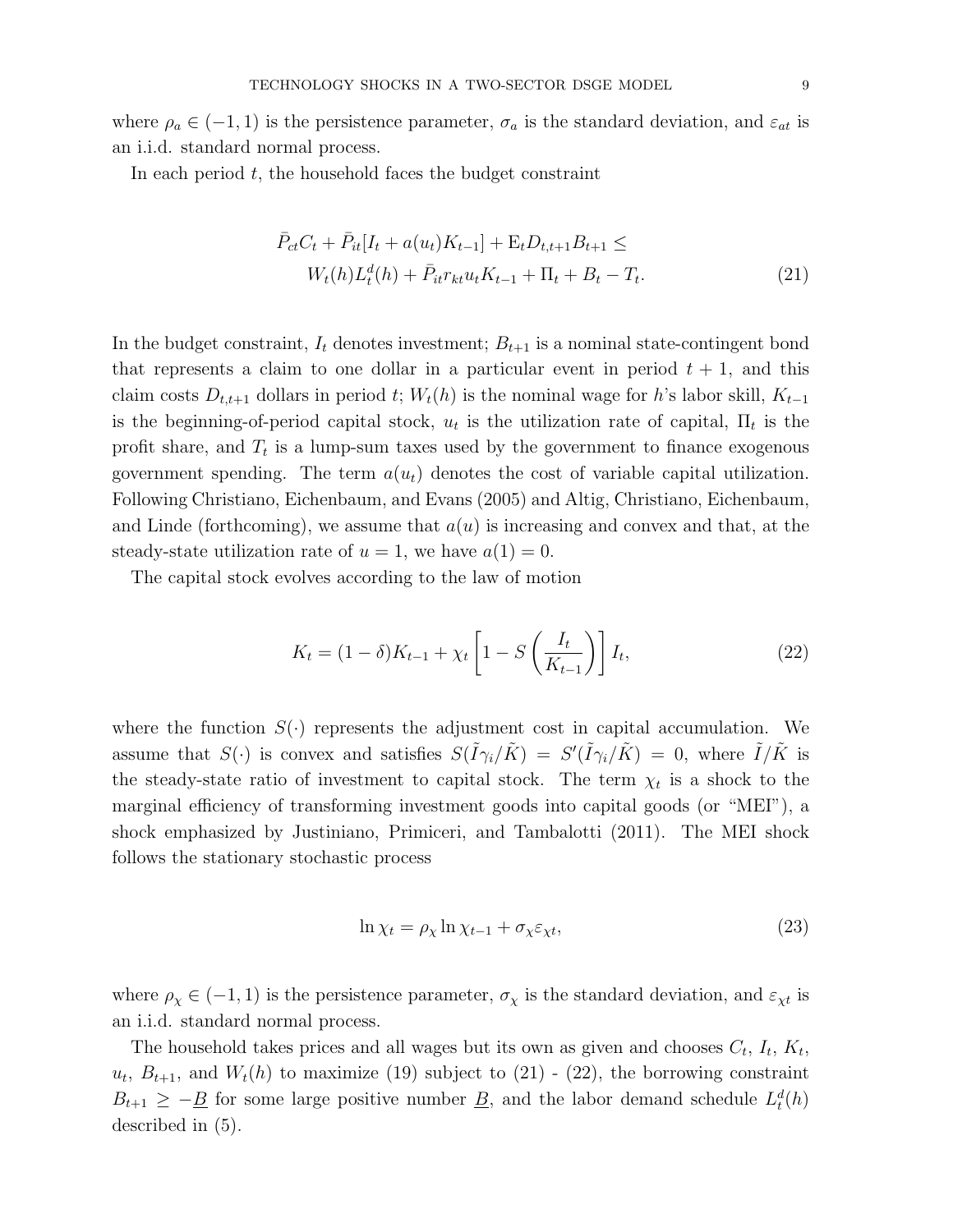Denote by  $\mu_t$  and  $\mu_{kt}$  the Lagrangian multipliers for (21) and (22), respectively. The first order conditions for the utility-maximizing problem are given by

$$
A_t U_{ct} = \mu_t \bar{P}_{ct}, \tag{24}
$$
\n
$$
D = e^{\mu t + 1} \tag{25}
$$

$$
D_{t,t+1} = \beta \frac{\mu_{t+1}}{\mu_t}, \tag{25}
$$

$$
\mu_t \bar{P}_{it} = \mu_{kt} \chi_t \left[ 1 - S \left( \frac{I_t}{K_{t-1}} \right) - S' \left( \frac{I_t}{K_{t-1}} \right) \frac{I_t}{K_{t-1}} \right],\tag{26}
$$

$$
\mu_{kt} = \beta E_t \left\{ \mu_{k,t+1} \left[ 1 - \delta + \chi_{t+1} S' \left( \frac{I_{t+1}}{K_t} \right) \left( \frac{I_{t+1}}{K_t} \right)^2 \right] + \mu_{t+1} \bar{P}_{i,t+1} [r_{k,t+1} u_{t+1} - a(u_{t+1})] \right\}
$$
\n
$$
r_{kt} = a'(u_t), \tag{28}
$$

where  $\lambda_{It} \equiv I_t/I_{t-1}$  denotes the growth rate of investment,  $q_{it} \equiv \frac{\bar{P}_{it}}{\bar{P}_{ct}}$  denotes the relative price of aggregate investment goods, and  $r_{kt} = \frac{R_{kt}}{P_{ct}}$  denotes the real rental rate of capital in consumption units.

Denote by  $q_{kt} \equiv \frac{\mu_{kt}}{\mu_t P_{ct}}$  the shadow price of capital stock in consumption units. Then, (24) and (26) imply that

$$
q_{it} = q_{kt} \chi_t \left[ 1 - S\left(\frac{I_t}{K_{t-1}}\right) - S'\left(\frac{I_t}{K_{t-1}}\right) \frac{I_t}{K_{t-1}} \right].
$$
 (29)

By eliminating the Lagrangian multipliers  $\mu_t$  and  $\mu_{kt}$ , the capital Euler equation (27) can be rewritten as

$$
q_{kt} = \beta \mathcal{E}_t \frac{A_{t+1} U_{c,t+1}}{A_t U_{ct}} \left\{ q_{k,t+1} \left[ 1 - \delta + \chi_{t+1} S' \left( \frac{I_{t+1}}{K_t} \right) \left( \frac{I_{t+1}}{K_t} \right)^2 \right] + q_{i,t+1} [r_{k,t+1} u_{t+1} - a(u_{t+1})] \right\}.
$$
\n(30)

The cost of acquiring a marginal unit of capital is  $q_{kt}$  today (in consumption unit). The benefit of having this extra unit of capital consists of the expected discounted future resale value and the rental value net of utilization cost.

By eliminating the Lagrangian multiplier  $\mu_t$ , the first-order condition with respect to bond holding can be written as

$$
D_{t,t+1} = \beta \frac{A_{t+1} U_{c,t+1}}{A_t U_{ct}} \frac{\bar{P}_{ct}}{\bar{P}_{c,t+1}}.
$$
\n(31)

Denote by  $R_t = [E_t D_{t,t+1}]^{-1}$  the interest rate for a one-period risk-free nominal bond. Then we have

$$
\frac{1}{R_t} = \beta E_t \left[ \frac{A_{t+1} U_{c,t+1}}{A_t U_{ct}} \frac{\bar{P}_{ct}}{\bar{P}_{c,t+1}} \right].
$$
\n(32)

The wage-setting decisions are staggered across households. In each period, a fraction  $\xi_w$  of households cannot re-optimize their wage decisions and, among those who cannot re-optimize, a fraction  $\gamma_w$  of them index their nominal wages to the price inflation realized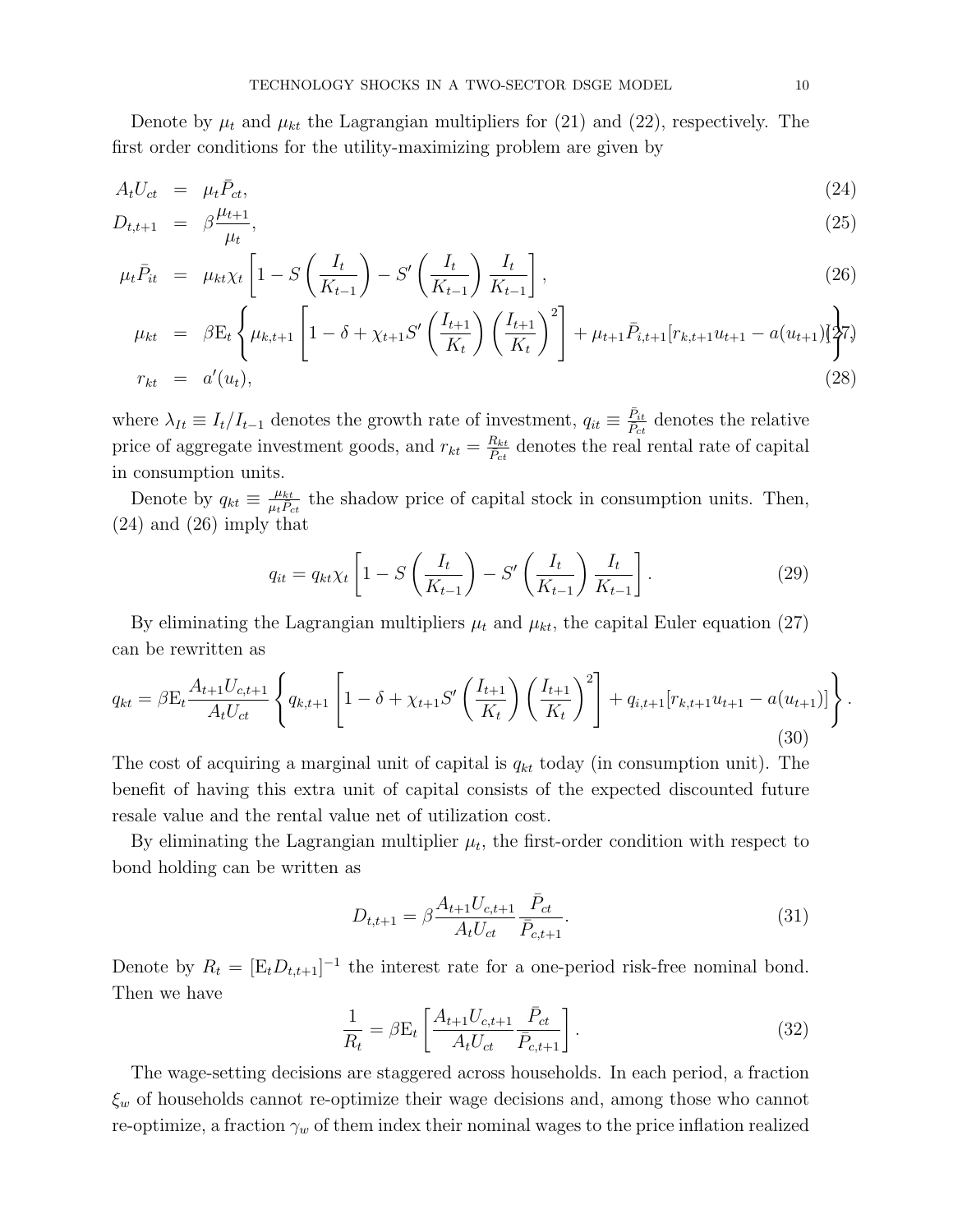in the past period. In particular, if the household  $h$  cannot set a new nominal wage, its wage is automatically updated according to

$$
W_t(h) = \pi_{c,t-1}^{\eta_w} \pi_c^{1-\eta_w} \lambda_{t-1,t}^* W_{t-1}(h),
$$
\n(33)

where  $\lambda_{t-1,t}^*$  denotes the trend growth rate of aggregate output (and of real wage). If a household  $h \in [0, 1]$  can re-optimize its nominal wage-setting decision, it chooses  $W(h)$ to maximize the utility subject to the budget constraint (21) and the labor demand schedule in (5). The optimal wage-setting decision implies that

$$
E_t \sum_{s=0}^{\infty} \xi_w^s D_{t,t+s} L_{t+s}^d(h) \frac{1}{\mu_{w,t+s} - 1} [\mu_{w,t+s} \bar{P}_{c,t+s} MRS_{t+s}(h) - W_t(h) \chi_{t,t+s}^w] = 0, \qquad (34)
$$

where  $MRS_t(h) = -U_{lt}/U_{ct}$  denotes the marginal rate of substitution between leisure and income for household h and  $\chi_{t,t+s}^w$  is a cumulative wage indexation factor defined as

$$
\chi_{t,t+s}^w \equiv \begin{cases} \n\prod_{k=1}^s \pi_{c,t+k-1}^{\eta_w} \pi_c^{1-\eta_w} \lambda_{t+k-1,t+k}^* & \text{if } s \ge 1 \\ \n1 & \text{if } s = 0. \n\end{cases} \tag{35}
$$

In the absence of wage-markup shocks,  $\mu_{wt}$  would be a constant and (34) implies that the optimal wage is a constant markup over a weighted average of the marginal rate of substitution for the periods in which the nominal wage remains effective. If  $\xi_w = 0$ , then the nominal wage adjustments are flexible and (34) implies that the nominal wage is a markup over the contemporaneous marginal rate of substitution.

III.4. The government and monetary policy. The government follows Ricardian fiscal policy, with its spending financed by lump-sum taxes so that  $\bar{P}_{ct}G_t = T_t$ , where  $G_t$  denotes the government spending in final consumption units. Denote by  $\tilde{G}_t \equiv \frac{G_t}{\lambda^*}$  $\frac{G_t}{\lambda^*_t}$  the detrended government spending, where

$$
\lambda_t^* \equiv (\gamma_c^t)^{1-\alpha_c} (\gamma_i^t)^{\alpha_c}.
$$
\n(36)

We follow Smets and Wouters (2007) and assume that the government spending shock is persistent and responds to C-sector productivity shocks. In particular,  $\tilde{G}_t$  follows the stationary stochastic process

$$
\ln \tilde{G}_t = (1 - \rho_g) \ln \tilde{G} + \rho_g \ln \tilde{G}_{t-1} + \sigma_g \varepsilon_{gt} + \rho_{gz} \sigma_{zc} \varepsilon_{ct}.
$$
\n(37)

Monetary policy is characterized by a Taylor rule, under which the nominal interest rate is set to respond to deviations of consumer price inflation from a target and changes in detrended real GDP. Consistent with the National Income and Product Accounts (NIPA), we define real GDP as an expenditure-share weighted average of consumption, investment, and government spending. In particular, we have

$$
Y_t = C_t^{s_c} I_t^{s_i} G_t^{s_g},\tag{38}
$$

where  $s_c$ ,  $s_i$ , and  $s_g$  are the NIPA expenditure shares.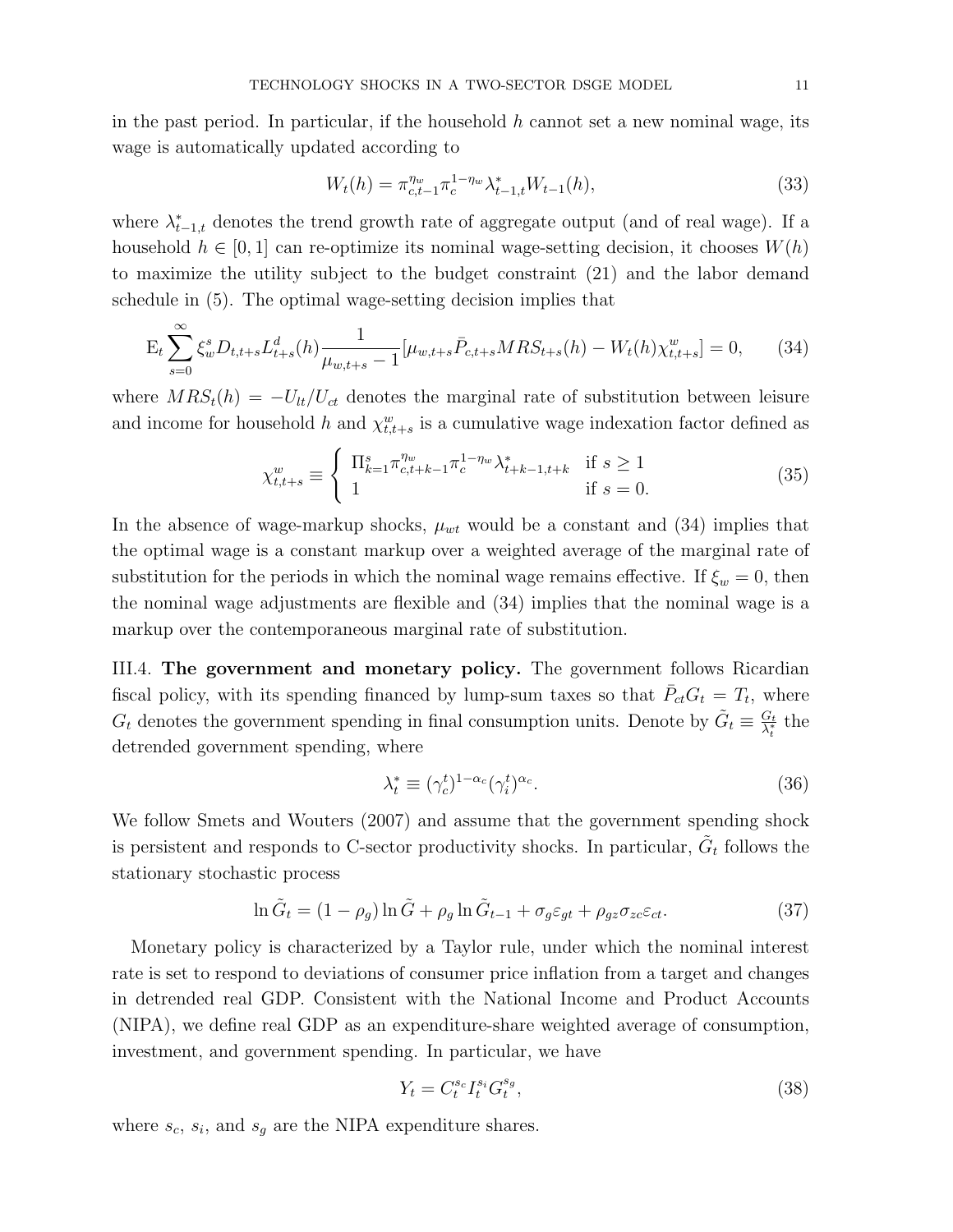The monetary policy rule is given by

$$
R_t = r\pi_c \left(\frac{\pi_{ct}}{\pi_c}\right)^{\phi_{\pi}} \left(\frac{\tilde{Y}_t}{\tilde{Y}}\right)^{\phi_y} e^{\sigma_r \varepsilon_{rt}},\tag{39}
$$

where  $R_t = [\mathbf{E}_t D_{t,t+1}]^{-1}$  denotes the nominal interest rate,  $\tilde{Y}_t$  denotes detrended real GDP, and r denotes the steady-state real interest rate.

In the interest rate rule (39), the constant terms  $\phi_{\pi}$ , and  $\phi_{y}$  are policy parameters. The term  $\varepsilon_{rt}$  denotes a monetary policy shock, which follows an i.i.d. standard normal process. The term  $\sigma_r$  is the standard deviation of the monetary policy shock.<sup>3</sup>

III.5. Market clearing and equilibrium. In equilibrium, markets for bond, composite labor, capital stock, and final goods all clear. Bond market clearing implies that  $B_t = 0$ for all  $t$ . Labor market clearing implies that

$$
\int_0^1 L_{ct}(z)dz + \int_0^1 L_{it}(n)dn = L_t.
$$
 (40)

Capital market clearing implies that

$$
\int_0^1 K_{ct}(z)dz + \int_0^1 K_{it}(n)dn = u_t K_{t-1}.
$$
\n(41)

Goods market clearing in the two sectors implies that

$$
C_t + G_t = Y_{ct}, \quad I_t + a(u_t)K_{t-1} = Y_{it}, \tag{42}
$$

where  $Y_{ct}$  and  $Y_{it}$  are aggregate outputs in the two sectors.

Aggregate output in each sector is related to primary factors through the aggregate production functions

$$
G_{ct}Y_{ct} = Z_{ct}K_{ct}^{\alpha_c}(\gamma_c^t L_{ct})^{1-\alpha_c} - \lambda_t^* \Phi_c, \qquad (43)
$$

$$
G_{it}Y_{it} = Z_{it}K_{it}^{\alpha_i}(\gamma_i^t L_{it})^{1-\alpha_i} - \gamma_i^t \Phi_i,
$$
\n(44)

where  $G_{jt} \equiv \int_0^1 \left( \frac{P_{jt}(n)}{\bar{P}_{it}} \right)$  $\left(\frac{\mu_{jt}(n)}{\bar{P}_{jt}}\right)^{-\frac{\mu_{jt}}{\mu_{jt}-1}}$ <sup> $\mu_{jt}$ -1</sup> dn measures the price dispersion for sector  $j \in \{c, i\}$  and  $L_{it}$  and  $K_{it}$  denote aggregate labor and capital inputs in sector j.

Given fiscal and monetary policy, an *equilibrium* in this economy consists of prices and allocations such that (i) taking prices and all nominal wages but its own as given, each household's allocation and nominal wage solve its utility maximization problem; (ii) taking wages and all prices but its own as given, each firm's allocation and price in each sector solve its profit maximization problem; (iii) markets for bond, composite labor, capital stock, and final goods all clear.

<sup>&</sup>lt;sup>3</sup>Under the interest rate rule (39), monetary policy is targeting consumption price inflation but not directly investment price inflation. One can easily modify the rule specification to study monetary policy that targets a weighted average of the inflation rates in the two sectors (i.e., some version of GDP deflator targeting).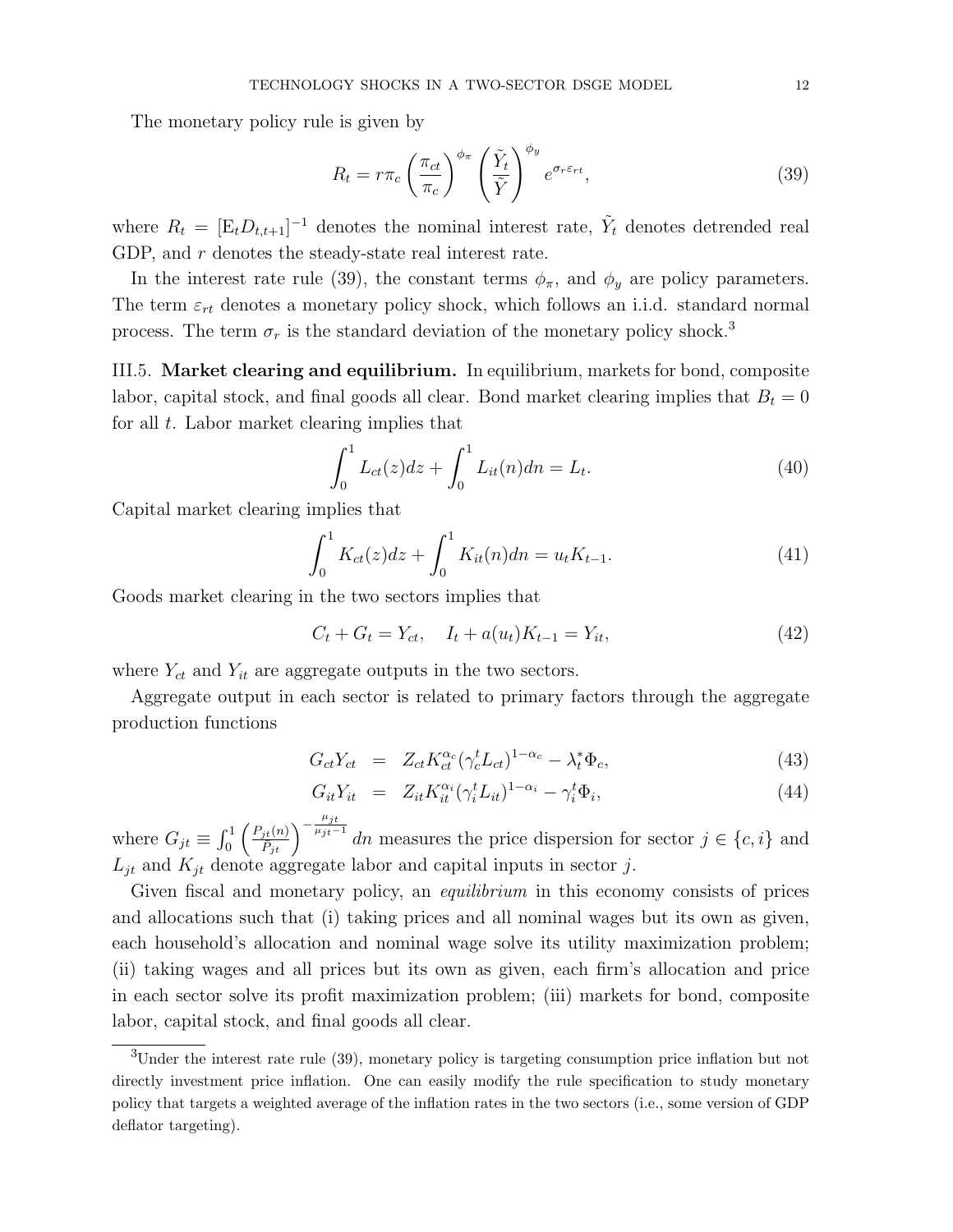## IV. Equilibrium Dynamics

IV.1. Stationary equilibrium and the deterministic steady state. We focus on a stationary equilibrium with balanced growth. On a balanced growth path, output, consumption, investment, capital stock, and the real wage all grow at constant rates, while hours remain constant. Further, in the presence of investment-specific technological change, investment and capital grow at a faster rate.

To obtain balanced growth, we generalize the King-Plosser-Rebelo utility function to incorporate habit persistence and consider the utility functional form

$$
U(C_t - bC_{t-1}, L_t) = \frac{(C_t - bC_{t-1})^{1-\sigma}}{1-\sigma} e^{(\sigma - 1)V(L_t)},
$$
\n(45)

where  $\sigma > 0$  is the inverse intertemporal elasticity of substitution (when labor is held constant) and  $V(L_t)$  is the utility of leisure. A version of this utility function without habit persistence appears in Basu and Kimball (2002).

With this utility function, the marginal utility of consumption is given by

$$
U_{ct} = (C_t - bC_{t-1})^{-\sigma} e^{(\sigma - 1)V(L_t)} - \beta b E_t \frac{A_{t+1}}{A_t} (C_{t+1} - bC_t)^{-\sigma} e^{(\sigma - 1)V(L_{t+1})}, \tag{46}
$$

and the marginal dis-utility of working is given by

$$
-U_{lt} = (C_t - bC_{t-1})^{1-\sigma} e^{(\sigma-1)V(L_t)} V'(L_t).
$$
\n(47)

To induce stationarity, we transform variables so that

$$
\tilde{Y}_{ct} = \frac{Y_{ct}}{\lambda_t^*}, \quad \tilde{Y}_{it} = \frac{Y_{it}}{\gamma_i^t}, \quad \tilde{Y}_t = \frac{Y_t}{\lambda_{yt}}, \quad \tilde{C}_t = \frac{C_t}{\lambda_t^*}, \quad \tilde{I}_t = \frac{I_t}{\gamma_i^t}, \quad \tilde{K}_t = \frac{K_t}{\gamma_i^t}, \quad \tilde{K}_{ct} = \frac{K_{ct}}{\gamma_i^t},
$$
\n
$$
\tilde{K}_{it} = \frac{K_{it}}{\gamma_i^t}, \quad \tilde{w}_t = \frac{W_t}{\bar{P}_t \lambda_t^*}, \quad \tilde{q}_{it} = \frac{q_{it}\gamma_i^t}{\lambda_t^*}, \quad \tilde{q}_{kt} = \frac{q_{kt}\gamma_i^t}{\lambda_t^*}, \quad \tilde{U}_{ct} = U_{ct}\lambda_t^{*\sigma}, \quad \tilde{U}_{lt} = U_{lt}\lambda_t^{*\sigma-1},
$$

where  $\lambda_t^*$  is the underlying trend for consumption-sector output, consumption, and the real wage given by (36) and  $\lambda_{yt}$  is the underlying trend for real GDP given by

$$
\lambda_{yt} = [\lambda^{s_c + s_g} \gamma_i^{s_i}]^t,\tag{48}
$$

where  $\lambda = \gamma_c^{1-\alpha_c} \gamma_i^{\alpha_c}$  denotes the growth rate of consumption sector output.

A deterministic steady state in the model is the stationary equilibrium in which all shocks are shut off. In the steady state, investment grows at the rate  $\lambda_I = \gamma_i$  and consumption and government spending grow at the rate  $\lambda$ . We assume that  $u = 1$ ,  $a(1) = 0$ , and  $S(\lambda_I) = S'(\lambda_I) = 0$ . The steady-state conditions are summarized in the Appendix A.

IV.2. Linearized equilibrium dynamics. To solve for the equilibrium dynamics, we log-linearize the equilibrium conditions around the deterministic steady state. We use a hatted variable  $\hat{x}_t$  to denote the log-deviations of the stationary variable  $X_t$  from its steady-state value (i.e.,  $\hat{x}_t = \ln(X_t/X)$ ).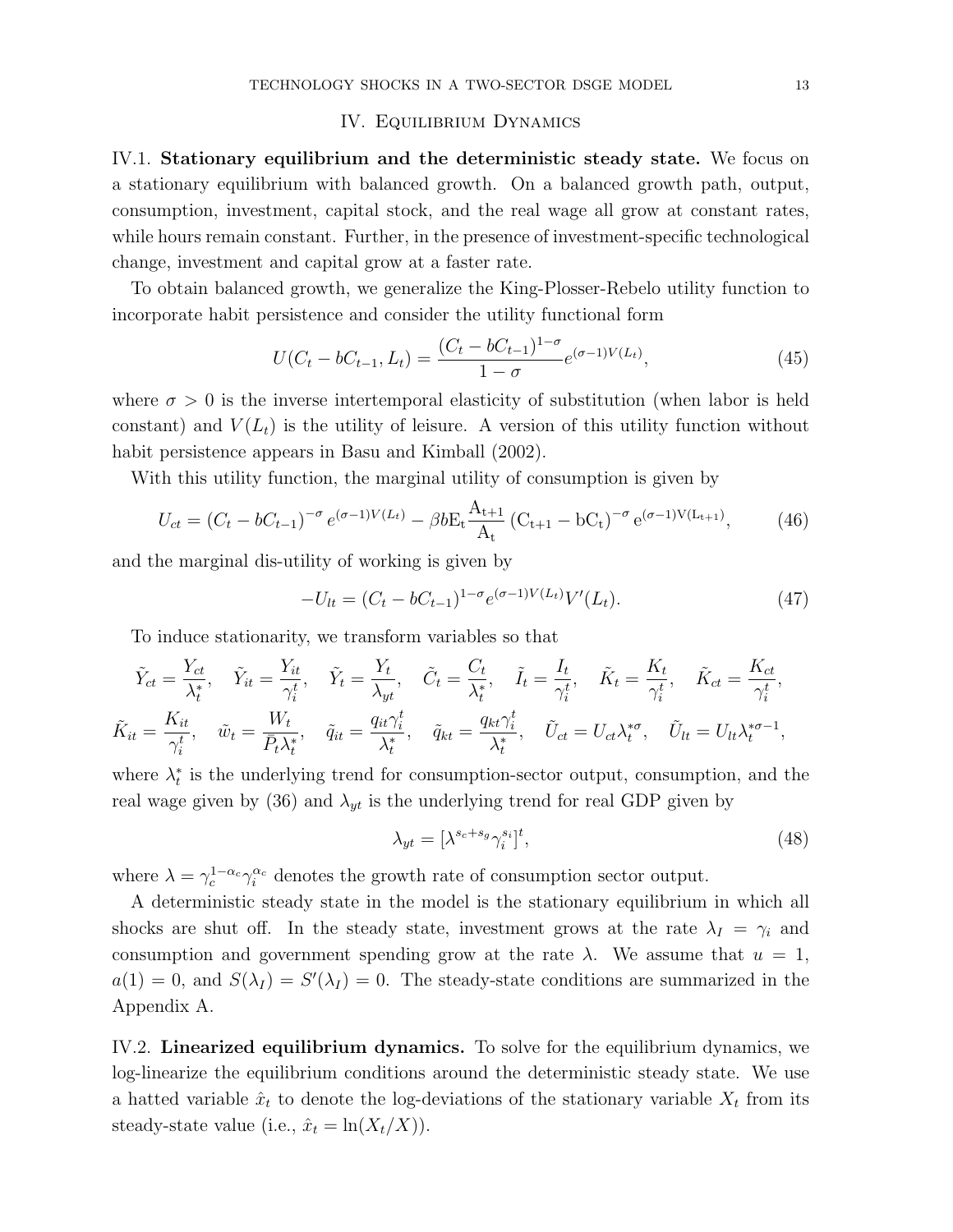Linearizing the optimal pricing decision rule for the consumption sector implies that

$$
\hat{\pi}_{ct} - \eta_c \hat{\pi}_{c,t-1} = \kappa_c (\hat{\mu}_{ct} + \hat{v}_{ct}) + \beta \lambda^{1-\sigma} E_t [\hat{\pi}_{c,t+1} - \eta_c \hat{\pi}_{ct}], \tag{49}
$$

where  $\kappa_c \equiv \frac{(1-\beta\lambda^{1-\sigma}\xi_c)(1-\xi_c)}{\xi_c}$  $\frac{\epsilon_{\mathcal{E}_c}(1-\epsilon_c)}{\epsilon_c}$  and the real marginal cost is given by

$$
\hat{v}_{ct} = [\alpha_c(\hat{q}_{it} + \hat{r}_{kt}) + (1 - \alpha_c)\hat{w}_t - \hat{z}_{ct}].
$$
\n(50)

This is the standard price Phillips-curve relation generalized to allow for partial dynamic indexation. In the special case without indexation (i.e.,  $\eta_c = 0$ ), this relation reduces to the standard forward-looking Phillips curve relation, under which the price inflation depends on the current-period real marginal cost and the expected future inflation. In the presence of dynamic indexation, the price inflation also depends on its own lag.

Similarly, log-linearizing the optimal pricing decision rule for the investment sector leads to the Phillips curve for the I-sector

$$
\hat{\pi}_{it} - \eta_i \hat{\pi}_{i,t-1} = \kappa_i (\hat{\mu}_{it} + \hat{v}_{it} - \hat{q}_{it}) + \beta \lambda^{1-\sigma} E_t[\hat{\pi}_{i,t+1} - \eta_i \hat{\pi}_{it}],
$$
\n(51)

where  $\kappa_i \equiv \frac{(1-\beta\lambda^{1-\sigma}\xi_i)(1-\xi_i)}{\xi_i}$  $\frac{\xi_i}{\xi_i}$  and the real marginal cost (in consumption units) is given by  $\hat{v}_{it} = [\alpha_i(\hat{q}_{it} + \hat{r}_{kt}) + (1 - \alpha_i)\hat{w}_t - \hat{z}_{it}].$  (52)

Note that, since the real marginal cost  $\hat{v}_{it}$  is in consumption units, the effective real marginal cost (in investment units) for an investment-sector firm is given by  $\hat{v}_{it} - \hat{q}_{it}$ .

Linearizing the optimal wage-setting decision rule implies that

$$
\hat{w}_t - \hat{w}_{t-1} + \hat{\pi}_{ct} - \eta_w \hat{\pi}_{c,t-1} = \frac{\kappa_w}{1 + \eta \theta_w} (\hat{\mu}_{wt} + m\hat{r}s_t - \hat{w}_t) + \beta \lambda^{1 - \sigma} E_t [\hat{w}_{t+1} - \hat{w}_t + \hat{\pi}_{c,t+1} - \eta_w \hat{\pi}_{ct}],
$$
\n(53)

where  $\hat{w}_t$  denotes the log-deviations of the real wage,  $\hat{mrs}_t = -\hat{U}_{lt} - \hat{U}_{ct}$  denotes the marginal rate of substitution between leisure and consumption,  $\theta_w \equiv \frac{\mu_w}{\mu_w - \mu_w}$  $\frac{\mu_w}{\mu_w-1}$ , and  $\kappa_w \equiv$  $(1-\beta\lambda^{1-\sigma}\xi_w)(1-\xi_w)$  $\frac{\zeta_{sw}(1-\zeta_w)}{\zeta_w}$  is a constant. To help understand the economics of this equation, we rewrite this relation in terms of the nominal wage inflation:

$$
\hat{\pi}_t^w - \eta_w \hat{\pi}_{c,t-1} = \frac{\kappa_w}{1 + \eta \theta_w} (\hat{\mu}_{wt} + \hat{m} \hat{r} s_t - \hat{w}_t) + \beta \lambda^{1-\sigma} E_t (\hat{\pi}_{t+1}^w - \eta_w \hat{\pi}_{ct}).
$$

where  $\hat{\pi}_t^w = \hat{w}_t - \hat{w}_{t-1} + \hat{\pi}_{ct}$  denotes the nominal wage inflation. This nominal-wage Phillips curve relation parallels that of the price-Phillips curves and has similar interpretations.

The rest of the linearized equilibrium conditions are fairly standard and we put them in the appendix.

## V. Calibration

To evaluate the quantitative implications of our model, we solve the model's equilibrium dynamics based on calibrated parameters. We calibrate the model parameters to fit several first-moment observations in the postwar U.S. data. Tables 2 and 3 summarizes our calibration. To help exposition, we put the parameters in 5 different groups.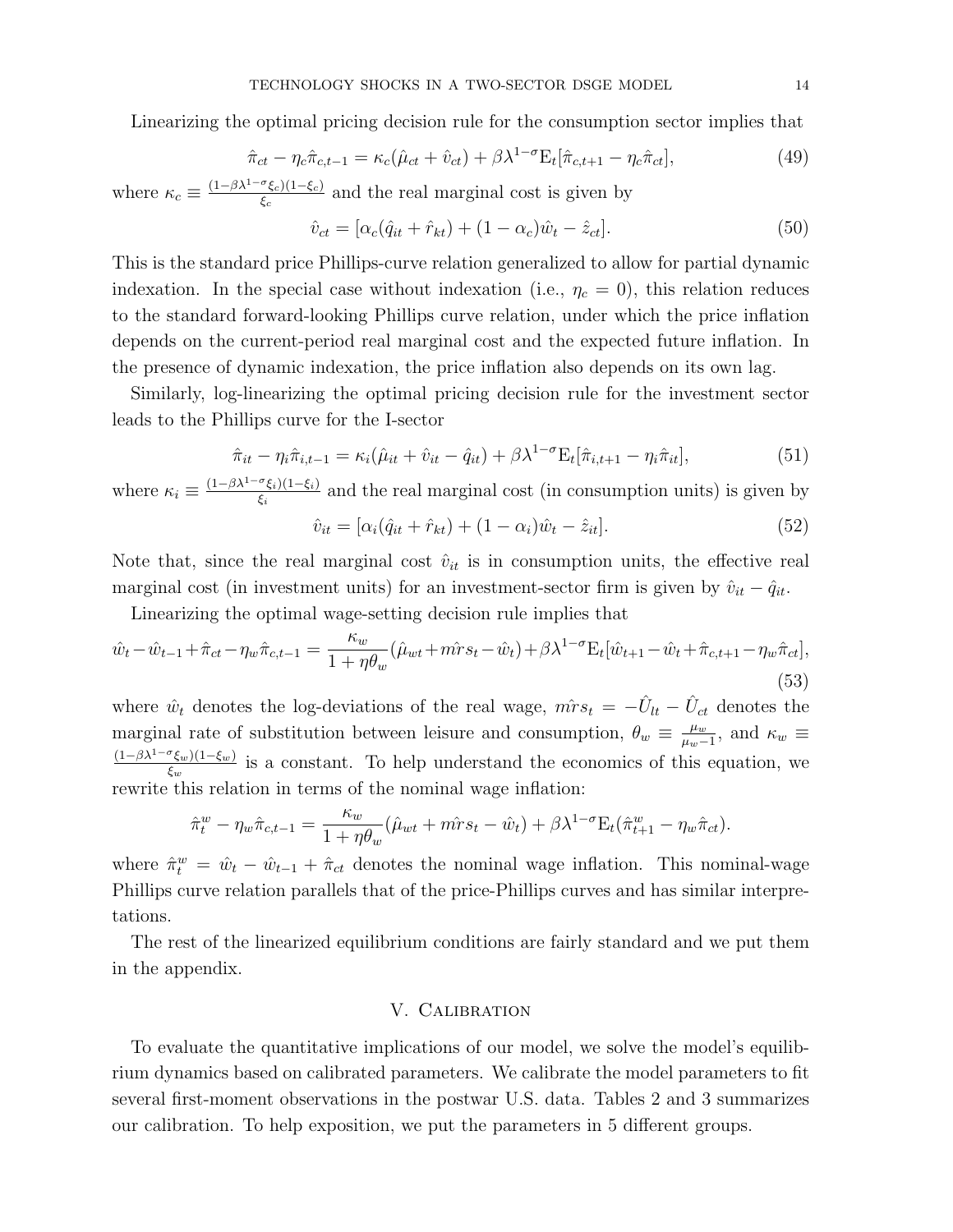The first group of parameters are those in production and capital accumulation technologies. These include the cost share of capital in the C-sector  $\alpha_c$  and in the I-sector  $\alpha_i$ ; the growth rate of labor-augmenting technology in the two sectors  $\gamma_c$  and  $\gamma_i$ ; the average markup for wage-setting  $\mu_w$  and for price setting in the two sectors  $\mu_c$  and  $\mu_i$ ; the capital depreciation rate  $\delta$ ; the local curvature of the utilization function  $\sigma_u = \frac{a''(1)}{a'(1)}$  $\frac{a^{\cdots}(1)}{a'(1)}$ ; and the curvature of the capital adjustment cost function  $S''(\lambda_I)$ . We set  $\gamma_c = 1.0043$  and  $\gamma_i = 1.01$  based on the estimates obtained by Liu, Waggoner, and Zha (2011). We set  $\alpha_c = 0.33$  and  $\alpha_i = 0.33$ , so that the labor share in each sector is about 2/3. The implied real per capita consumption growth rate is about  $\lambda = \gamma_i^{\alpha} \gamma_c^{1-\alpha} = 1.006$ , or 2.4 percent per year, which is close to the data. Following Huang and Liu (2002) and Christiano, Eichenbaum, and Evans (2005), we set the elasticity of substitution between differentiated labor skills to  $\theta_w = 6$ , implying a steady-state wage markup of  $\mu_w = 1.2$ . We set the elasticity of substitution between differentiated goods in the C-sector and the I-sector to  $\theta_c = 10$  and  $\theta_i = 10$ , implying that the steady-state price markups are  $\mu_c = 1.11$  and  $\mu_i = 1.11$ , which are in line with micro studies (Basu and Fernald, 1997).

We calibrate  $\delta$  so that the steady-state investment-to-capital ratio is about 0.166 per annual, which matches the average ratio of the annual flow of investment in equipment and software plus consumer durable expenditures to the stock of capital in the same category for the period from 1960 to 2010. In particular, the steady-state capital law of motion implies that

$$
\frac{I}{K} = 1 - \frac{1 - \delta}{\gamma_i}.
$$

This relation implies that  $\delta = 0.033$  per quarter. Based on the estimation by Liu, Waggoner, and Zha (2011), we set  $\sigma_u = 2.26$ . We set  $S''\left(\frac{\gamma_i \tilde{I}}{\tilde{K}}\right)$  $\tilde{K}$  $= 5.0$ , which is in the range of existing estimates.

The second group of parameters are those in the utility function. We assume that the disutility of labor takes the functional form  $V(L) = \psi_{\frac{1+n}{1+n}}^{L^{1+n}}$  $\frac{L^{1+\eta}}{1+\eta}$ . The preference parameters include the subjective discount factor  $\beta$ , the habit persistence parameter b, the inverse intertemporal elasticity of substitution  $\sigma$ , the inverse Frisch elasticity of labor  $\eta$ , and the utility weight on leisure  $\psi$ . We set  $\beta = 0.9962$ , which implies a steady-state real interest rate of  $\lambda/\beta = 1.01$ , or 4 percent per annual. We follow Boldrin, Christiano, and Fisher (2001) and set  $b = 0.70$ . We set  $\sigma = 3$ , corresponding to an intertemporal elasticity of substitution of  $1/3$ , which is close to the estimates obtained in micro studies (Vissing-Jorgensen, 2002). We set  $\eta = 0.5$ , corresponding to a Frisch elasticity of labor supply of 2, which is in line with the macro labor literature (Keane and Rogerson, 2011). Finally, we adjust  $\psi$  so that the steady-state working time is about 1/3 of total time endowment (i.e.,  $L = 1/3$ ).

The third group of parameters are those related to nominal rigidities. These include the Calvo price-adjustment parameters  $\xi_c$  for the C-sector,  $\xi_i$  for the I-sector, and  $\xi_w$  for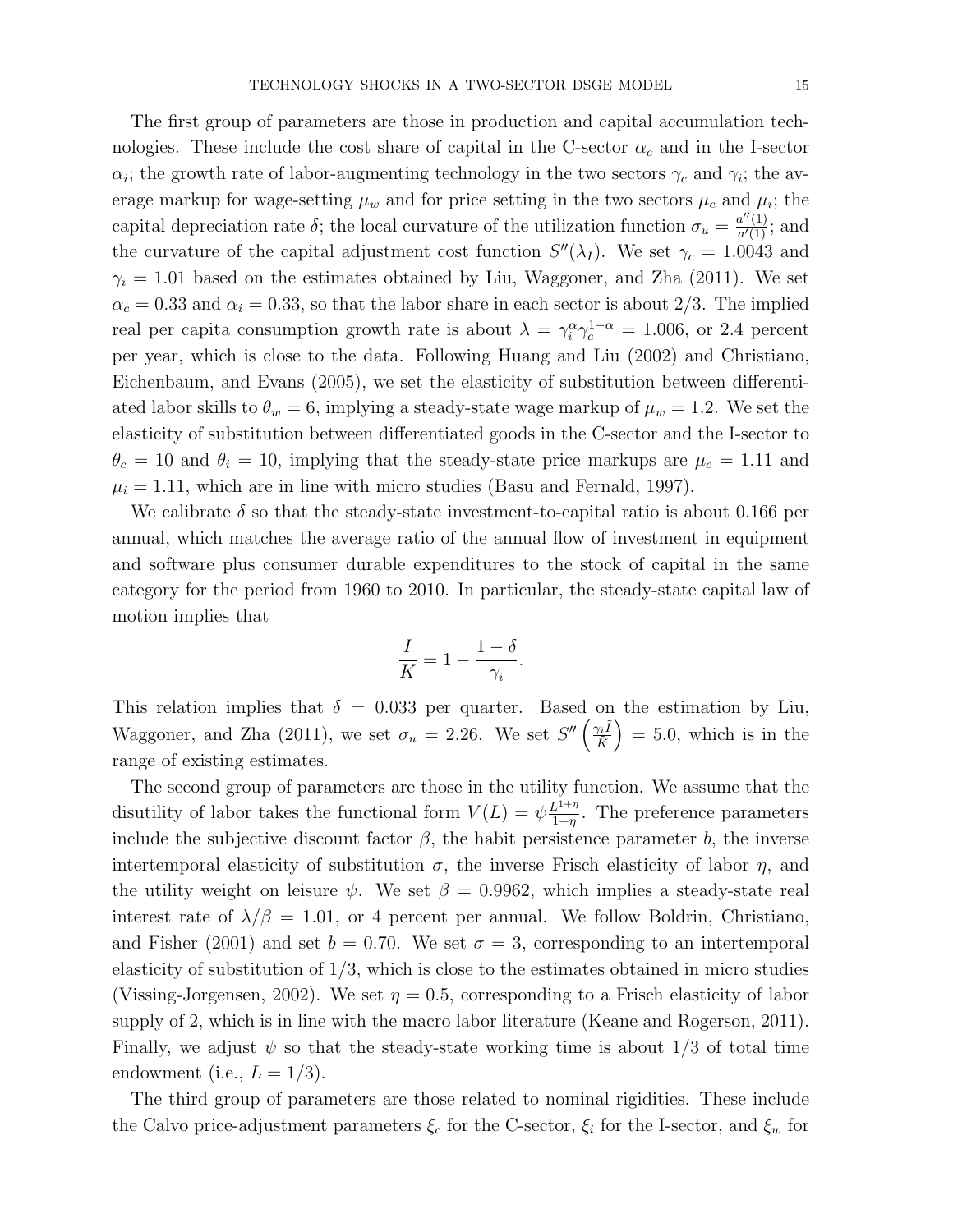wage-setting households; and the dynamic indexation parameters  $\eta_c$ ,  $\eta_i$ , and  $\eta_w$ . As a benchmark, we set  $\xi_c = 0.75$ ,  $\xi_i = 0.75$ , and  $\xi_w = 0.75$  so that price and wage contracts last on average for 4 quarters. Based on the estimates by Smets and Wouters (2007), we set  $\eta_c = 0.22$ ,  $\eta_i = 0.22$ , and  $\eta_w = 0.59$ .

The fourth group of parameters are those in the monetary policy rule, including  $\phi_{\pi}$ and  $\phi_y$ . We set  $\phi_{\pi} = 1.50$ , and  $\phi_y = 0.10$  as a benchmark.

The fifth and final group of parameters are those in the shock processes, including the persistence parameters, the moving average parameters, and the standard deviations. We focus on the dynamic effects of technology shocks in the two sectors. We calibrate the sector-specific technology shock processes from the quarterly investment- and consumption-sector series on utilization-adjusted total factor productivity constructed by Fernald (2012). Since measures of TFP growth are defined in first-differences, we first convert the growth rates into levels (by cumulative sums). The levels of technology shocks in both sectors contain time-varying trends, with at least one significant trend break according to a Bai-Perron test in each sector. We estimate an AR(1) with two breaks in a linear time trend for each technology shock series. For investment, the breaks represent a speedup in trend in 1994:Q4 and a slowdown in trend in 2005:Q4; for consumption, the breaks show a slowdown in 1968:Q3 and a further slowdown in 2003:Q4. In both cases, allowing for the first break substantially reduces the autocorrelation coefficient, but the second break only modestly reduces it.

The estimates from these  $AR(1)$  regressions imply an autocorrelation of 0.85 for the consumption sector technology shock and 0.94 for the investment sector technology shock. The standard deviations of the regression residuals are 0.838 and 1.00 for the consumption sector and the investment sector, respectively. Thus, we set  $\rho_{zc} = 0.85, \rho_{zi} =$  $0.94, \sigma_{zc} = 0.838$  and  $\sigma_{zi} = 1.00$ .

## VI. Economic implications

We solve the model based on the calibrated parameters. We examine the model's transmission mechanisms based on impulse responses, focusing on the effects of the consumption-goods sector technology shock and the investment-goods sector technology shock. The big-picture issue is whether or not the model can generate the observed comovements of macroeconomic variables following each type of technology shocks. In particular, empirical studies by Basu, Fernald, Fisher, and Kimball (2011) show that a C-sector technology improvement leads to an expansion of all macro variables whereas an I-sector technology improvement leads to a short-run contraction. Further, the passthrough from the I-sector technology shock to the relative price of investment goods is gradual (Fisher, 2006; Basu, Fernald, Fisher, and Kimball, 2011). The standard onesector model cannot generate these observed comovements and slow pass-through. Can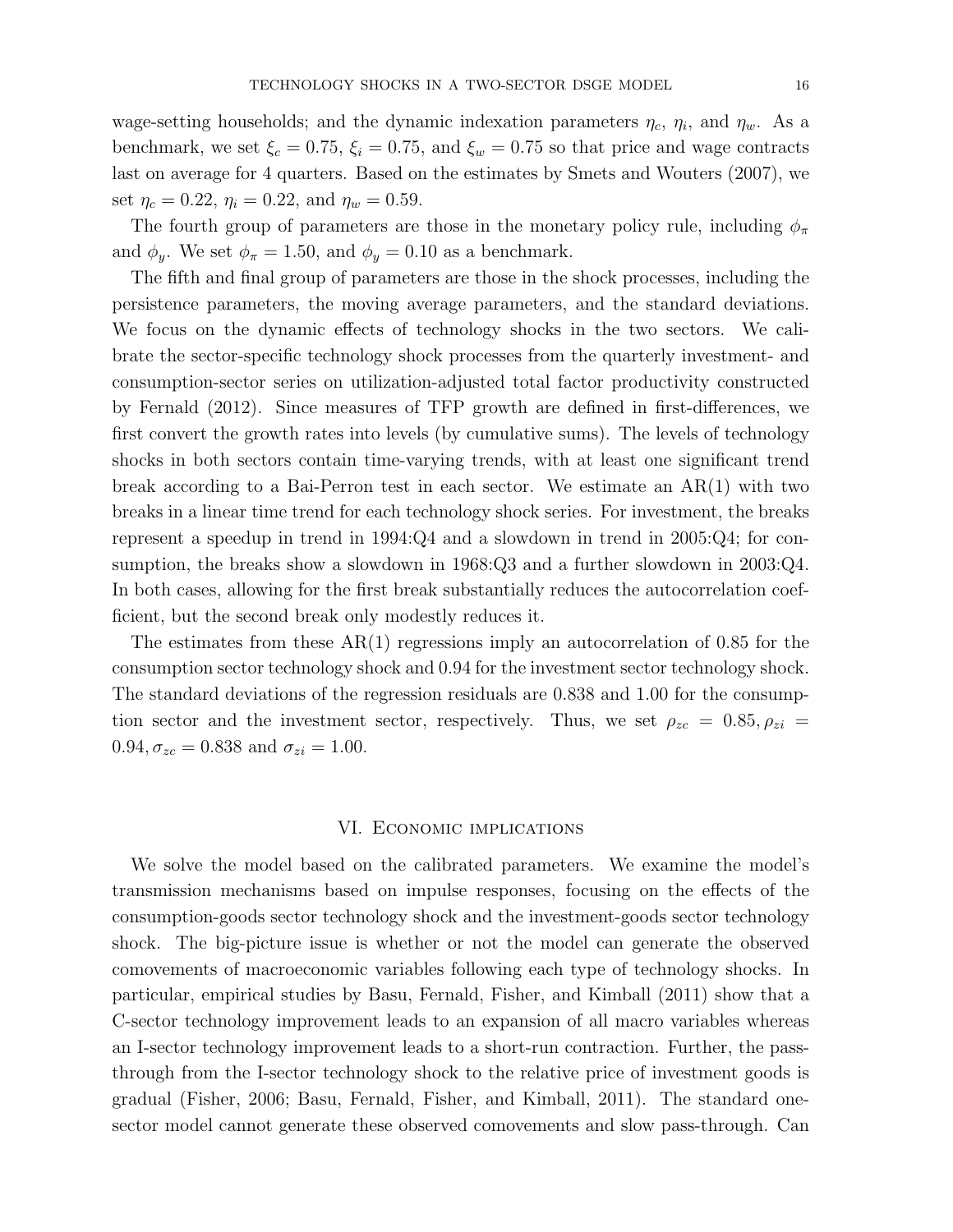the two-sector DSGE model here do better than the one-sector model? If so, what mechanisms are essential?

Figure 3 plots the impulse responses of several macroeconomic variables following a positive shock to the consumption sector technology in both the benchmark model with sticky prices in both the C-sector and the I-sector (solid lines) and in an alternative model with sticky consumption prices but flexible investment prices. The figure shows that, in both models, a technology improvement in the consumption sector generates a business cycle boom, in which real GDP, consumption, investment, and employment all rise persistently. The shock leads to a fall in consumption price inflation and a rise in the relative price of investment. Comparing the impulse responses across the two models reveals that having sticky prices in the investment sector helps amplify the consumption technology shock, but the qualitative patterns of the macroeconomic responses to technology improvement in the C-sector do not depend on whether investment goods prices are sticky.

Sticky investment prices do affect the macroeconomic responses to technology improvement in the I-sector. Figure 4 plots the impulse responses of the same set of macro variables following a positive shock to the investment sector technology. In the benchmark model with sticky prices in both sectors (solid lines), the I-sector shock generates a short-run recession—in contrast to the expansionary effects of the C-sector shock. Real GDP, consumption, investment, and employment all decline in the short run, then overshoot the steady-state levels, before returning to the steady-state levels in the long run. The shock generates a persistent, U-shaped decline in the relative price of investment goods. Although the decline in the relative price creates an incentive for increases in investment spending, the expectation of further declines in the relative price more than offsets the initial substitution effect and agents choose to postpone investment to "cash in" future sales. The decline in investment spending lowers aggregate demand for labor and capital, reduces short-run income for the households, and thus leads to a short-run decline in consumption as well. Over time, however, as the investment-goods prices adjust gradually to catch up with the declined marginal cost in that sector, the relative price stops declining and investment starts to take place. This leads to a medium-term expansion following the transitory technology improvement in the investment-goods sector. These results are broadly consistent with empirical findings in the literature based on sectoral level data, most notably the study by Basu, Fernald, Fisher, and Kimball (2011).

When investment goods prices are flexible, however, the patterns of macroeconomic responses to the I-sector technology improvement are different from the benchmark model. As shown in Figure 4, with flexible I-sector prices, the I-sector technology shock would be expansionary (dashed lines). Real GDP, consumption, investment, and employment all rise following the I-sector shock. The relative price of investment goods falls sharply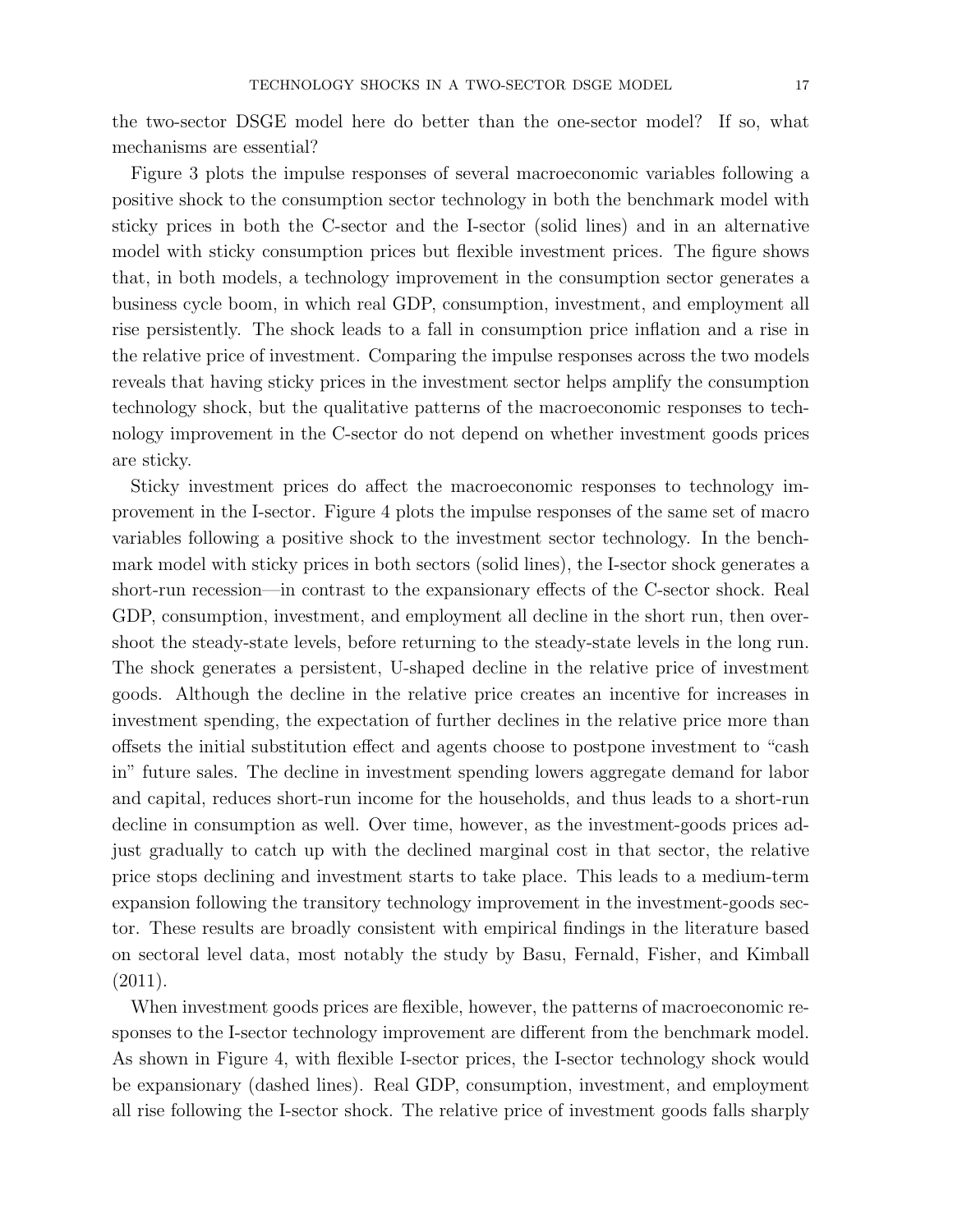on impact of the shock, creating incentive for increases in investment spending, and thus raising aggregate demand. The expansionary effects of the I-sector technology improvement predicted by the model with flexible investment prices (and sticky consumption prices) are counterfactual. Thus, have sticky prices in both sectors is important for understanding the macroeconomic effects of technology shocks.

## VII. Conclusion

Recent empirical studies suggest that a consumption-sector technology improvement typically leads to a business-cycle expansion, whereas an investment-sector technology improvement leads to a short-run contraction. We show that these effects are consistent with the predictions of a dynamic stochastic general equilibrium (DSGE) model with two sectors—a consumption good sector and an investment good sector—with sticky prices in each sector. The assumption that investment goods prices are also costly to adjust differentiates our model from previous research in this area, and helps us fit the evidence that the relative price of investment goods adjusts slowly to shocks. In combination with recent empirical work, our paper suggests that sector-specific technology shocks may be a major source of US business cycle dynamics, and models that were developed to fit the estimated effects of monetary policy shocks can also explain the estimated effects of sector-specific technology shocks.

# APPENDIX A. STEADY STATE

A deterministic steady state in the model is the stationary equilibrium in which all shocks are shut off. In the steady state, investment grows at the rate  $\lambda_I = \gamma_i$  and consumption and government spending grow at the rate  $\lambda$ . We assume that  $u = 1$ ,  $a(1) = 0$ , and  $S(\lambda_I) = S'(\lambda_I) = 0$ . Further, in the steady state, the classical dichotomy obtains so that we can solve out the real allocations and relative prices independently of monetary policy. We then determine the nominal variables based on the real variables and monetary policy. The real variables in the steady state are determined by the following equations: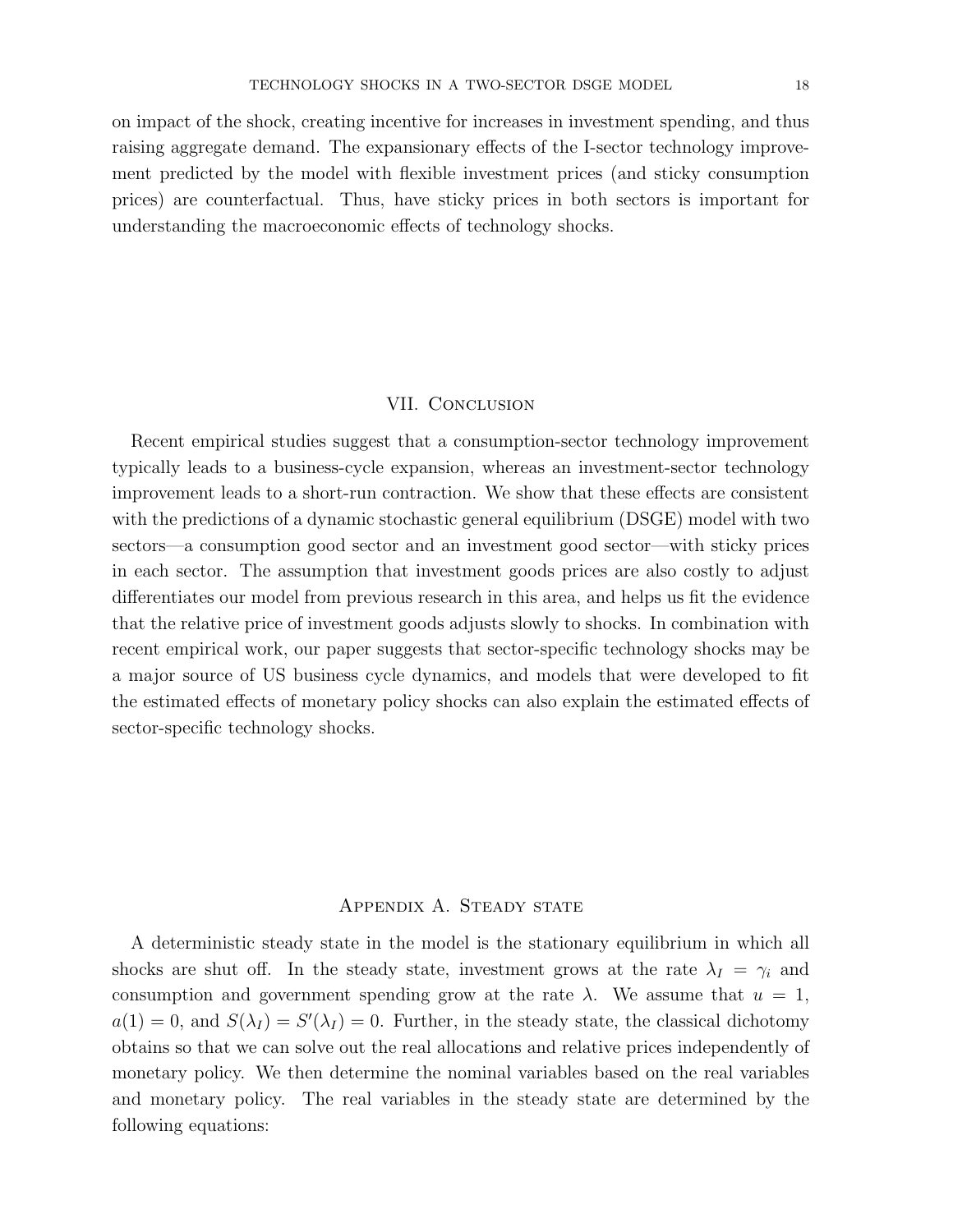$$
1 = \mu_c v_c,\tag{A1}
$$

$$
\tilde{q}_i = \mu_i v_i, \tag{A2}
$$

$$
v_c = \frac{\tilde{\alpha}_c}{Z_c} (\tilde{q}_i r_k)^{\alpha_c} \tilde{w}^{1-\alpha_c}, \tag{A3}
$$

$$
v_i = \frac{\tilde{\alpha}_i}{Z_i} (\tilde{q}_i r_k)^{\alpha_i} \tilde{w}^{1-\alpha_i}, \tag{A4}
$$

$$
\frac{\tilde{w}}{\tilde{q}_i r_k} = \frac{1 - \alpha_c}{\alpha_c} \frac{\tilde{K}_c}{L_c},\tag{A5}
$$

$$
\frac{\tilde{w}}{\tilde{q}_i r_k} = \frac{1 - \alpha_i}{\alpha_i} \frac{\tilde{K}_i}{L_i},\tag{A6}
$$

$$
\mu_c \tilde{Y}_c = Z_c \tilde{K}_c^{\alpha_c} L_c^{1-\alpha_c},\tag{A7}
$$

$$
\mu_i \tilde{Y}_i = Z_i \tilde{K}_i^{\alpha_i} L_i^{1-\alpha_i}, \tag{A8}
$$

$$
L = L_c + L_i,\tag{A9}
$$

$$
\frac{\tilde{K}}{\gamma_i} = \tilde{K}_c + \tilde{K}_i, \tag{A10}
$$

$$
\tilde{Y}_c = \tilde{C} + \tilde{G},\tag{A11}
$$

$$
\tilde{Y}_i = \tilde{I},\tag{A12}
$$

$$
\frac{\tilde{I}}{\tilde{K}} = 1 - \frac{1 - \delta}{\gamma_i},\tag{A13}
$$

$$
r_k = \frac{\gamma_i}{\beta \lambda^{1-\sigma}} - (1-\delta), \tag{A14}
$$

$$
\tilde{w} = \mu_w \frac{\lambda - b}{\lambda - \beta \lambda^{1 - \sigma} b} \tilde{C} V'(L). \tag{A15}
$$

The first 2 equations  $(A1)$  and  $(A2)$  are the steady-state optimal pricing decisions for firms in the C-sector and the I-sector. The next 2 equations (A3) and (A4) are the steady-state real marginal costs in the two sectors. Equations (A5) and (A6) are the optimal factor demand equations in the two sectors. Equations (A7) and (A8) are the aggregate production functions in the two sectors. Equations (A9) and (A10) are the market clearing conditions for labor and capital. Equations (A11) and (A12) are the market clearing conditions for C-sector goods and I-sector goods. Equation (A13) is derived from the capital law of motion for the steady state. Equation (A14) gives the marginal product of capital in the steady-state derived from the capital Euler equation. Finally, (A15) is the steady-state optimal wage-setting equation. These 15 equations determine the steady-state values of the 15 endogenous real variables

$$
[v_c, v_i, \tilde{q}_i, r_k, \tilde{w}, \tilde{K}_c, \tilde{K}_i, L_c, L_i, \tilde{Y}_c, \tilde{Y}_i, L, K, I, C]'
$$

We go through the following steps to obtain closed-form solutions for these 15 variables.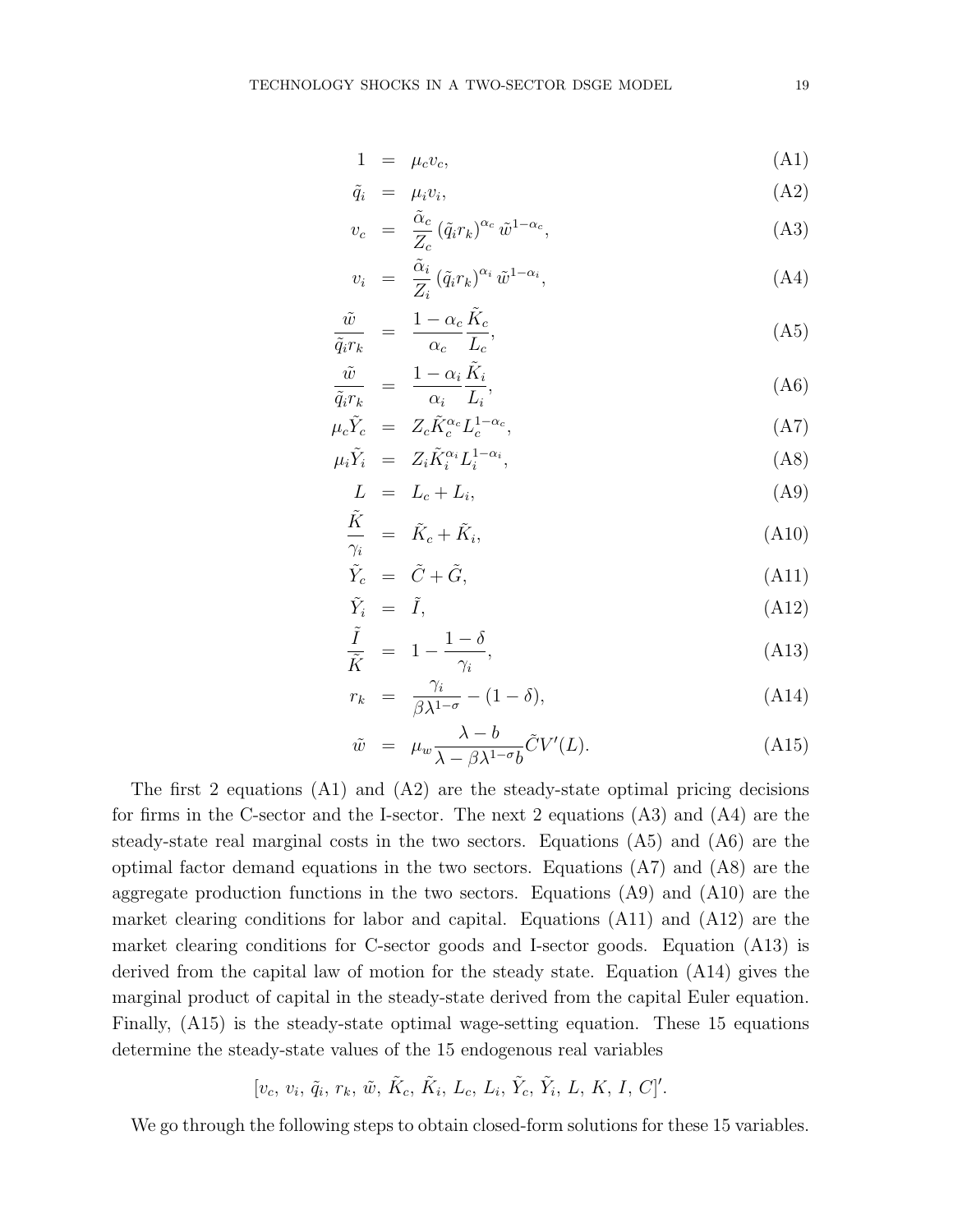First, we solve  $r_k, v_c, v_i, \tilde{q}_i$ , and  $\tilde{w}$  using equations (A1)-(A4) and (A14). The solutions are given by

$$
v_c = \frac{1}{\mu_c},\tag{A16}
$$

$$
r_k = \frac{\gamma_i}{\beta \lambda^{1-\sigma}} - (1-\delta), \tag{A17}
$$

$$
\tilde{w} = v_c \frac{Z_c}{\tilde{\alpha}_c} \left[ \mu_i \frac{\tilde{\alpha}_i}{Z_i} r_k \right]^{-\frac{\alpha_c}{1-\alpha_i}}, \tag{A18}
$$

$$
\tilde{q}_i = \left[ \mu_i \frac{\tilde{\alpha}_i}{Z_i} r_k^{\alpha_i} \right]^{\frac{1}{1 - \alpha_i}} \tilde{w} = \left[ \mu_i \frac{\tilde{\alpha}_i}{Z_i} \right]^{\frac{1 - \alpha_c}{1 - \alpha_i}} r_k^{\frac{\alpha_i - \alpha_c}{1 - \alpha_i}} \frac{Z_c}{\mu_c \tilde{\alpha}_c}, \tag{A19}
$$

$$
v_i = \frac{\tilde{q}_i}{\mu_i}.\tag{A20}
$$

Note that, if the two sectors have identical factor shares and markups, then (A19) implies that the steady-state relative price of I-goods would be the same as the inverse of the relative productivity, which is the case studied by Greenwood, Hercowitz, and Krusell (1997) and Fisher (2006).

Second, given the solutions for  $\tilde{w}$ ,  $\tilde{q}_i$ , and  $r_k$ , we have the solutions for  $\frac{\tilde{K}_c}{L_c}$  and  $\frac{\tilde{K}_i}{L_i}$  from (A5) and (A6).

Third, we use the solution for  $\frac{\tilde{K}_i}{L_i}$  and the I-goods market clearing condition (A12) to rewrite the aggregate production function (A8) for I-goods as

$$
\frac{\tilde{I}}{\tilde{K}} = \frac{Z_i}{\mu_i} \left( \frac{\tilde{K}_i}{L_i} \right)^{\alpha_i - 1} \frac{\tilde{K}_i}{\tilde{K}},
$$

Using (A13) to substitute out  $\frac{\tilde{I}}{\tilde{K}}$ , we obtain

$$
\frac{\tilde{K}_i}{\tilde{K}} = \frac{\mu_i}{Z_i} \left(\frac{\tilde{K}_i}{L_i}\right)^{1-\alpha_i} \left(1 - \frac{1-\delta}{\gamma_i}\right). \tag{A21}
$$

We then use the capital market clearing condition  $(A10)$  to obtain

$$
\frac{\tilde{K}_c}{\tilde{K}} = \frac{1}{\gamma_i} - \frac{\tilde{K}_i}{\tilde{K}}.\tag{A22}
$$

Fourth, we divide (A5) by (A6) to obtain

$$
\frac{L_c}{L_i} = \frac{(1 - \alpha_c)\alpha_i}{(1 - \alpha_i)\alpha_c} \frac{\tilde{K}_c/\tilde{K}}{\tilde{K}_i/\tilde{K}}.
$$
\n(A23)

This solution, along with the labor market clearing condition (A9), implies the solutions for  $\frac{L_c}{L}$  and  $\frac{L_i}{L}$ .

Fifth, we divide through the C-sector production function  $(A7)$  by  $L$  to obtain

$$
\mu_c \frac{\tilde{Y}_c}{L} = Z_c \left(\frac{\tilde{K}_c}{L_c}\right)^{\alpha_c} \frac{L_c}{L},
$$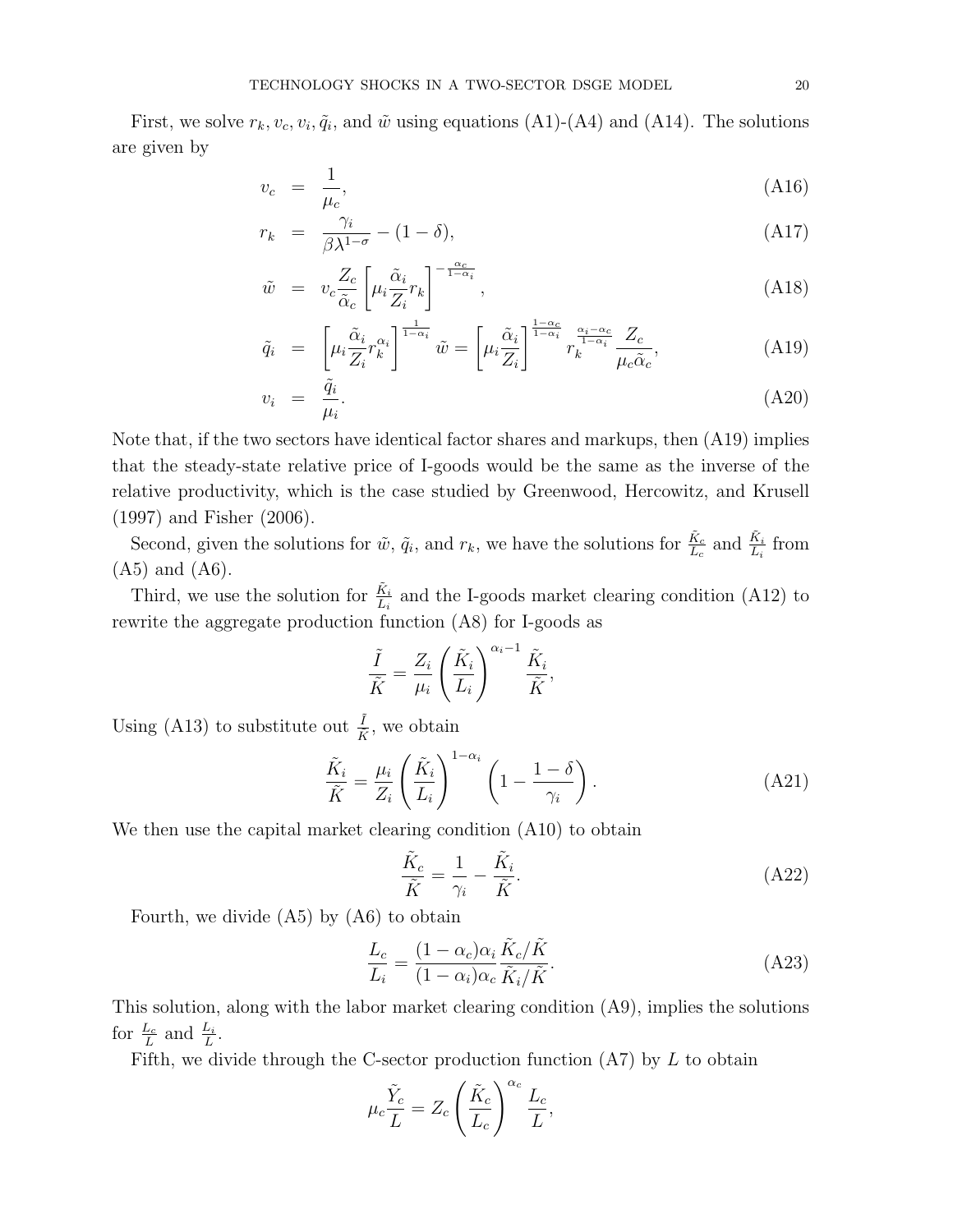which gives the solution for  $\frac{\tilde{Y}_c}{L}$ . Using the C-goods market clearing condition, we obtain

$$
\frac{\tilde{C}}{L} = \frac{\tilde{Y}_c}{L}(1 - g),
$$

where  $g \equiv \frac{\tilde{G}}{\tilde{\nabla}}$  $\frac{G}{Y_c}$  denotes the steady-state ratio of government spending to C-sector output, which is assumed to be exogenous. To solve for  $L$ , we use  $(A15)$  to obtain

$$
V'(L)L = \frac{\tilde{w}}{\mu_w} \frac{\lambda - \beta \lambda^{1-\sigma} b}{\lambda - b} \left(\frac{\tilde{C}}{L}\right)^{-1}.
$$
 (A24)

Once we obtain solutions for the 15 real variables above, it is straightforward to derive the solutions for the remaining 8 endogenous steady-state variables for a given R (determined by monetary policy). These are given by

$$
\pi_c = \frac{\beta}{\lambda^{\sigma}} R,\tag{A25}
$$

$$
\pi_i = \pi_c, \tag{A26}
$$

$$
u = 1,\t\t(A27)
$$

$$
\tilde{q}_k = \tilde{q}_i, \tag{A28}
$$

$$
\tilde{Y} = \tilde{C}^{s_c} \tilde{I}^{s_i} \tilde{G}^{s_g}, \tag{A29}
$$

$$
\tilde{U}_c = \frac{\lambda^{\sigma} - \beta b}{\left[\tilde{C}(\lambda - b)\right]^{\sigma}} e^{(\sigma - 1)V(L)},\tag{A30}
$$

$$
-\tilde{U}_l = \left[\tilde{C}\left(\frac{\lambda - b}{\lambda}\right)\right]^{1-\sigma} e^{(\sigma - 1)V(L)} V'(L), \tag{A31}
$$

$$
MRS = \frac{-\tilde{U}_l}{\tilde{U}_c} = \frac{\lambda - b}{\lambda - \beta \lambda^{1 - \sigma} b} \tilde{C} V'(L). \tag{A32}
$$

Equation (A25) is the steady-state inflation rate in the C-sector derived from the bond Euler equation. Equation (A26) gives the I-sector inflation, which equals the C-sector inflation since the relative price of I-goods is constant in the steady state. Equation (A27) is the steady-state capacity utilization rate, which is normalized to one. Equation (A28) is the steady-state Tobin's q, which equals the relative price of investment goods. Equation (A29) is the definition of real GDP. Equations (A27)-(A32) are the steadystate marginal utilities of consumption and leisure and the MRS. This completes our derivation of the steady-state equilibrium.

# Appendix B. Log-linearized equilibrium conditions

We now summarize the full set of log-linearized equilibrium conditions.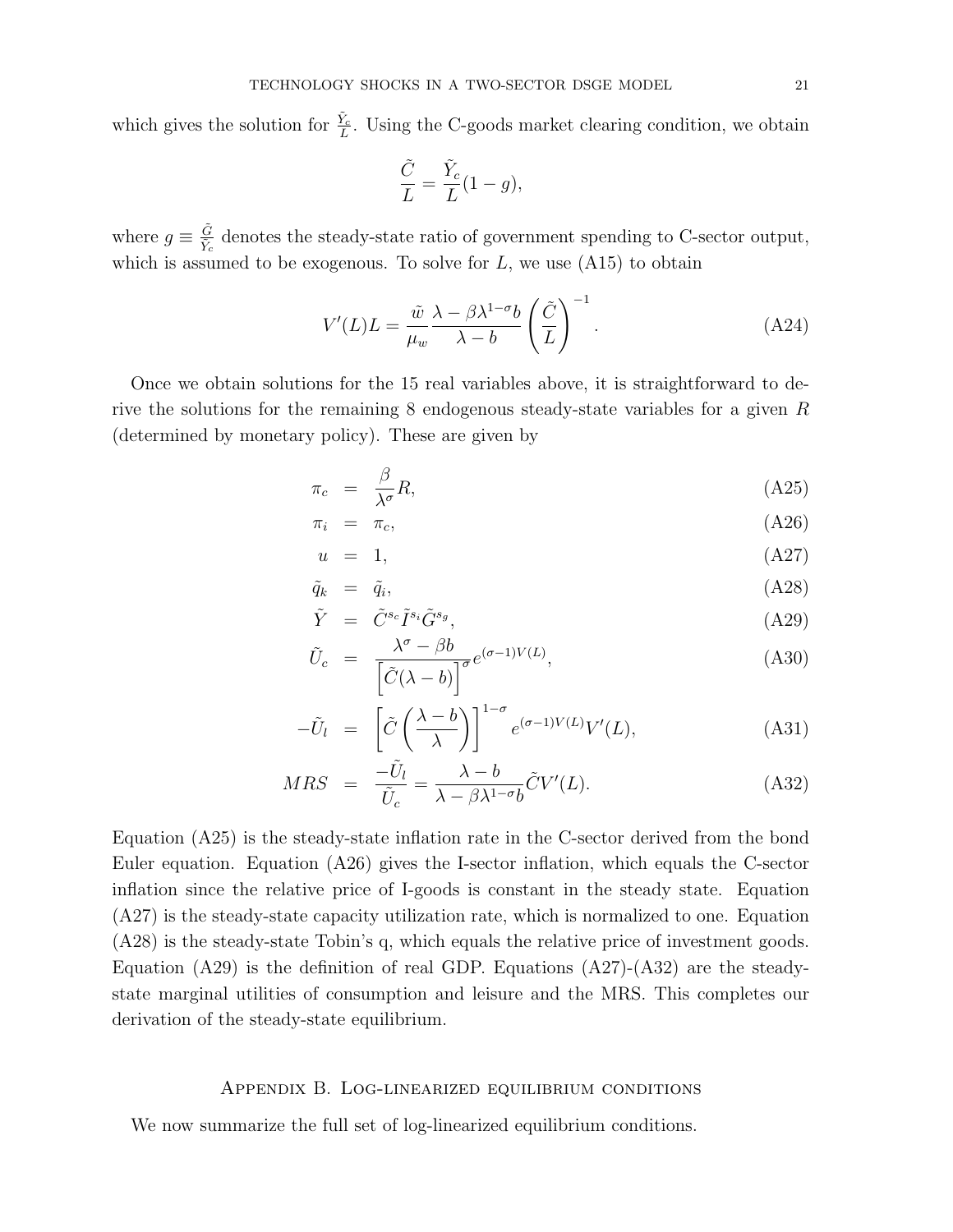$$
\hat{\pi}_{ct} - \eta_c \hat{\pi}_{c,t-1} = \kappa_c (\hat{\mu}_{ct} + \hat{v}_{ct}) + \beta \lambda^{1-\sigma} E_t[\hat{\pi}_{c,t+1} - \eta_c \hat{\pi}_{ct}], \tag{A33}
$$

$$
\hat{\pi}_{it} - \eta_i \hat{\pi}_{i,t-1} = \kappa_i (\hat{\mu}_{it} + \hat{v}_{it} - \hat{q}_{it}) + \beta \lambda^{1-\sigma} E_t [\hat{\pi}_{i,t+1} - \eta_i \hat{\pi}_{it}],
$$
\n(A34)

$$
\hat{w}_t - \hat{w}_{t-1} + \hat{\pi}_{ct} - \eta_w \hat{\pi}_{c,t-1} = \frac{\kappa_w}{1 + \eta \theta_w} (\hat{\mu}_{wt} + \hat{m} \hat{r} s_t - \hat{w}_t) \n+ \beta \lambda^{1-\sigma} \mathcal{E}_t[\hat{w}_{t+1} - \hat{w}_t + \hat{\pi}_{c,t+1} - \eta_w \hat{\pi}_{ct}],
$$
\n(A35)

$$
\hat{v}_{ct} = [\alpha_c(\hat{q}_{it} + \hat{r}_{kt}) + (1 - \alpha_c)\hat{w}_t - \hat{z}_{ct}].
$$
\n(A36)

$$
\hat{v}_{it} = [\alpha_i(\hat{q}_{it} + \hat{r}_{kt}) + (1 - \alpha_i)\hat{w}_t - \hat{z}_{it}].
$$
\n(A37)

$$
\hat{q}_{it} = \hat{q}_{i,t-1} + \hat{\pi}_{it} - \hat{\pi}_{ct},
$$
\n(A38)

$$
\hat{q}_{kt} = \hat{q}_{it} - \hat{\chi}_t + S'' \left( \frac{\tilde{I} \gamma_i}{\tilde{K}} \right) \left( \frac{\tilde{I} \gamma_i}{\tilde{K}} \right)^2 (\hat{i}_t - \hat{k}_{t-1}), \tag{A39}
$$

$$
\hat{q}_{kt} = \mathbf{E}_t \left\{ \Delta \hat{a}_{t+1} + \Delta \hat{U}_{c,t+1} + \frac{\beta \lambda^{1-\sigma}}{\gamma_i} \left[ (1-\delta) \hat{q}_{k,t+1} + r_k (\hat{q}_{i,t+1} + \hat{r}_{k,t+1}) \right] \right\} \n+ \frac{\beta \lambda^{1-\sigma}}{\gamma_i} S'' \left( \frac{\tilde{I} \gamma_i}{\tilde{K}} \right) \left( \frac{\tilde{I} \gamma_i}{\tilde{K}} \right)^3 \mathbf{E}_t (\hat{i}_{t+1} - \hat{k}_t),
$$
\n(A40)

$$
\hat{r}_{kt} = \sigma_u \hat{u}_t, \tag{A41}
$$

$$
0 = \mathbf{E}_t \left[ \Delta \hat{a}_{t+1} + \Delta \hat{U}_{c,t+1} + \hat{R}_t - \hat{\pi}_{c,t+1} \right], \tag{A42}
$$

$$
\hat{k}_t = \frac{1-\delta}{\gamma_i} \hat{k}_{t-1} + \left(1 - \frac{1-\delta}{\gamma_i}\right) (\hat{\chi}_t + \hat{i}_t),\tag{A43}
$$

$$
\hat{y}_{ct} = c_y \hat{c}_t + (1 - c_y) \hat{g}_t,\tag{A44}
$$

$$
\hat{y}_{it} = \hat{i}_t + s_u \hat{u}_t,\tag{A45}
$$

$$
\hat{l}_t = \frac{L_c}{L} \hat{l}_{ct} + \frac{L_i}{L} \hat{l}_{it},\tag{A46}
$$

$$
\hat{u}_t + \hat{k}_{t-1} = \frac{\gamma_i K_c}{K} \hat{k}_{ct} + \frac{\gamma_i K_i}{K} \hat{k}_{it},
$$
\n(A47)

$$
\hat{w}_t = \hat{q}_{it} + \hat{r}_{kt} + \hat{k}_{ct} - \hat{l}_{ct},\tag{A48}
$$

$$
\hat{w}_t = \hat{q}_{it} + \hat{r}_{kt} + \hat{k}_{it} - \hat{l}_{it},
$$
\n
$$
\hat{y}_t = \mu \begin{bmatrix} \hat{z}_t + \alpha \hat{k}_t + (1 - \alpha) \hat{l}_t \end{bmatrix}
$$
\n(A49)

$$
\hat{y}_{ct} = \mu_c \left[ \hat{z}_{ct} + \alpha_c \hat{k}_{ct} + (1 - \alpha_c) \hat{l}_{ct} \right],\tag{A50}
$$

$$
\hat{y}_{it} = \mu_i \left[ \hat{z}_{it} + \alpha_i \hat{k}_{it} + (1 - \alpha_i) \hat{l}_{it} \right], \tag{A51}
$$

$$
\hat{y}_t = s_c \hat{c}_t + s_i \hat{i}_t + s_g \hat{g}_t,\tag{A52}
$$

$$
\hat{R}_t = \rho_r \hat{R}_{t-1} + (1 - \rho_r) [\phi_\pi \hat{\pi}_{ct} + \phi_y \hat{y}_t] + \sigma_r \varepsilon_{rt},
$$
\n
$$
\hat{\sigma} \lambda^\sigma
$$
\n
$$
\hat{\sigma} \lambda^\sigma
$$
\n
$$
\hat{\sigma} \lambda^\sigma
$$
\n
$$
\hat{\sigma} \beta b
$$
\n
$$
\hat{\sigma} \beta b
$$
\n
$$
\hat{\sigma} \beta \hat{\sigma}
$$
\n
$$
\hat{\sigma} \beta b
$$
\n
$$
\hat{\sigma} \beta b
$$
\n
$$
\hat{\sigma} \beta \hat{\sigma}
$$

$$
\hat{U}_{ct} = -\frac{\sigma \lambda^{\sigma}}{(\lambda^{\sigma} - \beta b)(\lambda - b)} (\lambda \hat{c}_{t} - b\hat{c}_{t-1}) + \frac{\sigma \beta b}{(\lambda^{\sigma} - \beta b)(\lambda - b)} (\lambda E_{t}\hat{c}_{t+1} - b\hat{c}_{t})
$$
\n
$$
\beta b \quad (1, \ldots) \hat{c}_{t} = \frac{\sigma - 1}{\sigma - 1} \mathbf{V}'_{t} (\mathbf{V}_{t}) \mathbf{V}_{t} (\lambda \hat{c}_{t} - \beta E_{t}) \tag{A.54}
$$

$$
+\frac{\beta b}{\lambda^{\sigma}-\beta b}(1-\rho_{a})\hat{a}_{t}+\frac{\sigma-1}{\lambda^{\sigma}-\beta b}V'(L)L\left(\lambda^{\sigma}\hat{l}_{t}-\beta bE_{t}\hat{l}_{t+1}\right),\tag{A54}
$$

$$
-\hat{U}_{lt} = \frac{1-\sigma}{\lambda-b}(\lambda \hat{c}_t - b\hat{c}_{t-1}) + [(\sigma - 1)V'(L)L + \eta] \hat{l}_t,
$$
\n(A55)

$$
\hat{m}r s_t = -\hat{U}_{lt} - \hat{U}_{ct}.
$$
\n(A56)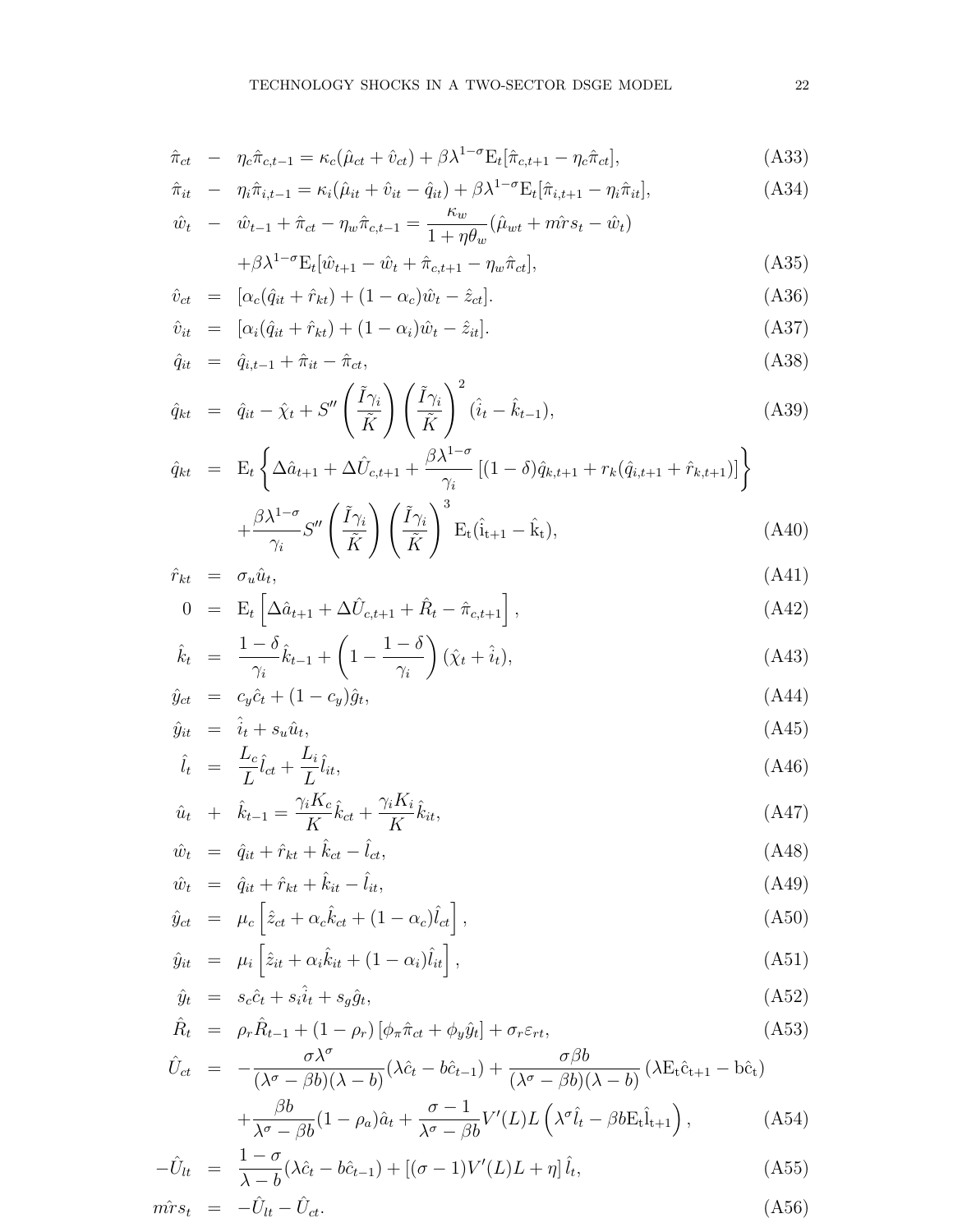Equation (A33) is the Phillips-curve relation in the consumption goods sector that incorporates partial dynamic indexation. In the special case without indexation (i.e.,  $\eta_c = 0$ , this relation reduces to the standard forward-looking Phillips curve relation, under which the price inflation depends on the current-period real marginal cost and the expected future inflation. In the presence of dynamic indexation, the price inflation also depends on its own lag. Equation (A34) is the investment-goods sector Phillips curve, with a similar interpretation. Equation (A35) is the wage Phillips curve, where  $\hat{m} s_t$ denotes the marginal rate of substitution between leisure and consumption.

Equation (A38) describes the law of motion of the relative price of investment goods. Equation (A39) is the linearized investment decision equation with  $\Delta$  denoting the firstdifference operator (so that  $\Delta x_t = x_t - x_{t-1}$ ). Equation (A40) is the linearized capital Euler equation, where

$$
r_k = \frac{\lambda^{\sigma - 1} \gamma_i}{\beta} - (1 - \delta). \tag{A57}
$$

Equation (A41) is the linearized capacity utilization decision equation with  $\sigma_u \equiv \frac{a''(1)}{a'(1)}$  $a'(1)$ denoting the curvature the function evaluated at the steady state. Equation (A42) is the linearized bond Euler equation. Equation (A43) is the linearized law of motion for the capital stock. Equation (A44) is the linearized market-clearing condition in the consumption sector, with  $c_y = \frac{\tilde{C}}{\tilde{Y}}$  $\frac{C}{\tilde{Y}_c}$ . Equation (A45) is the market-clearing condition in the investment sector, with  $s_u = \frac{r_k \tilde{K}}{g}$  $\frac{\gamma_k K}{\gamma_i \tilde{I}}$ . The steady-state equilibrium conditions imply that

.

$$
s_u = \frac{\frac{\lambda^{\sigma - 1} \gamma_i}{\beta} - (1 - \delta)}{\gamma_i - (1 - \delta)},\tag{A58}
$$

where we have used the steady-state condition that  $\frac{\gamma_i \tilde{I}}{\tilde{K}} = \gamma_i - (1 - \delta)$  derived from the capital law of motion.

Equations (A46) and (A47) are the linearized market clearing conditions for labor and capital. Equations (A48) and (A49) are the linearized factor demand relations. Equations (A50) and (A51) are the linearized aggregate production functions in the two sectors, with  $\mu_c$  and  $\mu_i$  denoting the steady-state markups. Since firms cover average fixed cost using economic profits from markup pricing, aggregate production technology in each sector exhibits increasing returns. Equation (A52) is the linearized real GDP relation. Equation (A53) is the linearized interest rate rule. The next two equations (A54) and (A55) are the linearized marginal utilities of consumption and leisure around the steady state. The parameter  $\eta \equiv \frac{V''(L)L}{V'}$  denotes the inverse Frisch elasticity of labor hours (when consumption is held constant). The last equation (A56) gives the marginal rate of substitution between leisure and consumption.

There are 24 endogenous variables summarized in the vector

 $[\hat{\pi}_{ct}, \hat{v}_{ct}, \hat{\pi}_{it}, \hat{v}_{it}, \hat{q}_{it}, \hat{i}_{t}, \hat{q}_{kt}, \hat{r}_{kt}, \hat{c}_{t}, \hat{k}_{t}, \hat{u}_{t}, \hat{y}_{t}, \hat{y}_{ct}, \hat{y}_{it}, \hat{k}_{ct}, \hat{k}_{it}, \hat{l}_{ct}, \hat{l}_{it}, \hat{R}_{t}, \hat{U}_{ct}, \hat{U}_{lt}, \hat{m} \hat{r} s_{t}].$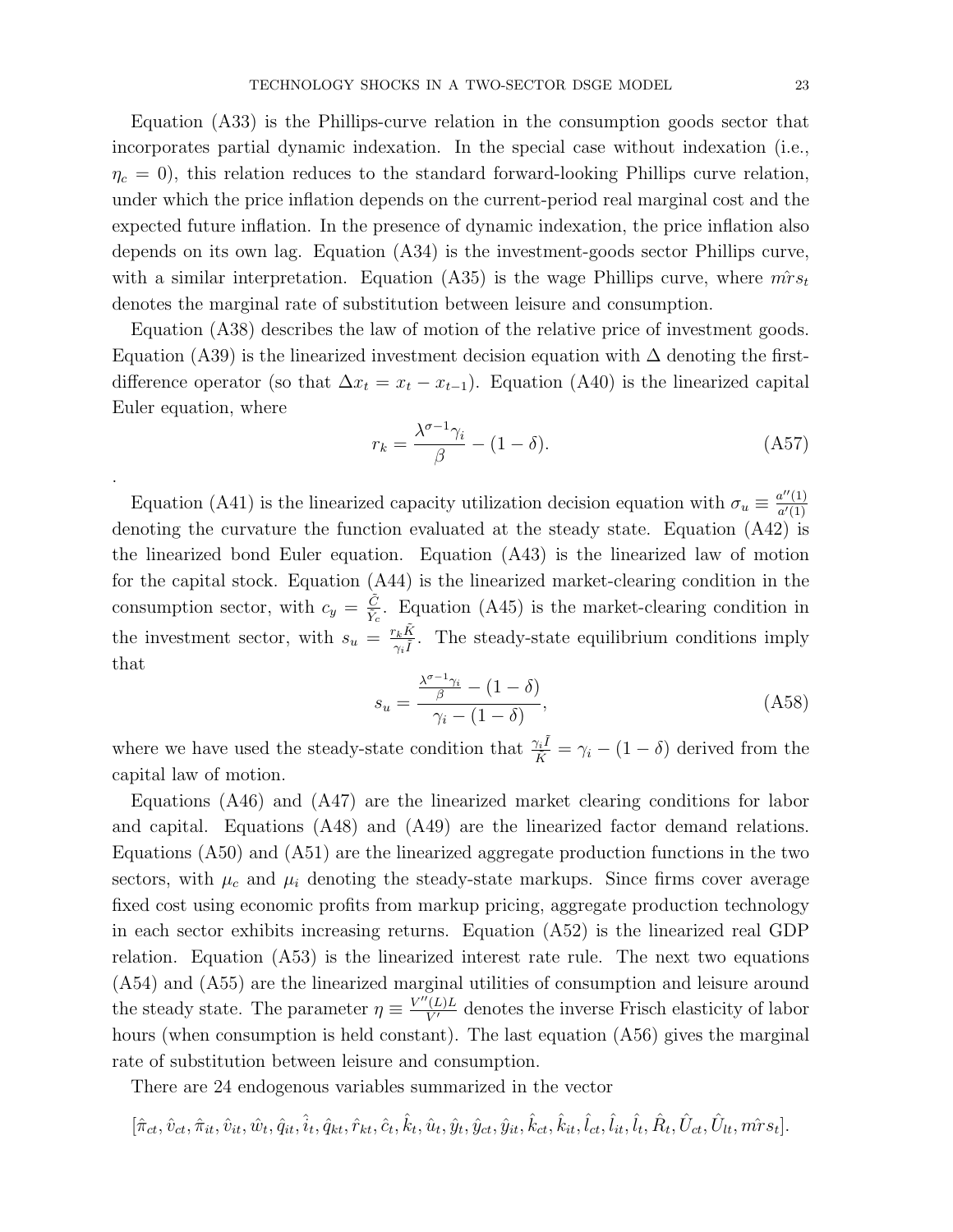We solve for the equilibrium dynamics for these 24 endogenous variables using the 24 equations in (49)-(A56), given the shock processes.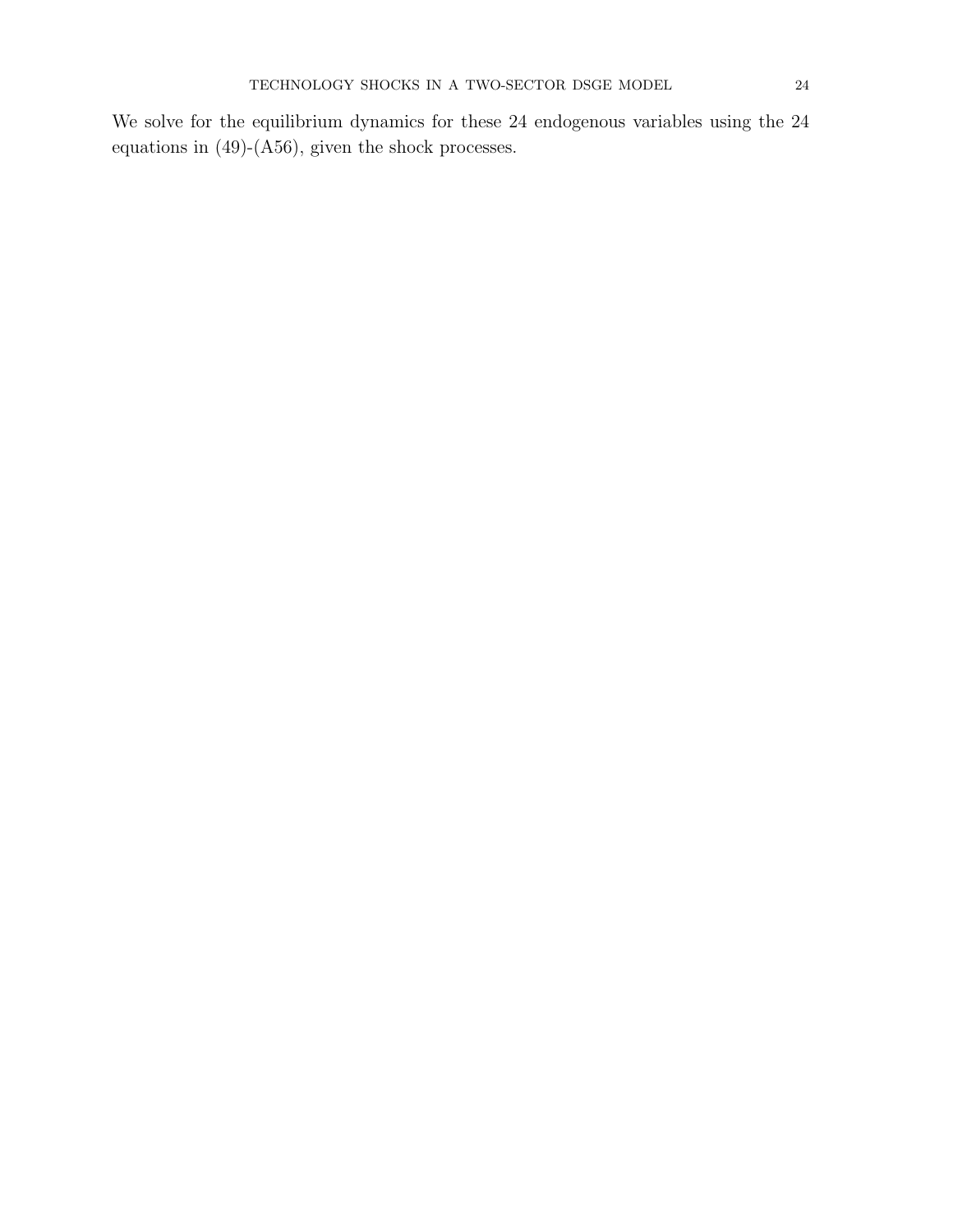| Variable                | Technology shocks |                  |                  |                      |            |            |       |
|-------------------------|-------------------|------------------|------------------|----------------------|------------|------------|-------|
|                         | Equipment and     |                  |                  | Consumption          |            |            |       |
|                         | consumer durables |                  |                  | (non-dur. and serv.) |            |            |       |
|                         | $dz_{Equip}$      | $dz_{Equip}(-1)$ | $dz_{Equip}(-2)$ | $dz_C$               | $dz_C(-1)$ | $dz_C(-2)$ | $R^2$ |
| <b>GDP</b>              | $-0.70$           | $-0.28$          | 0.25             | 0.73                 | 0.66       | $-0.28$    | 0.57  |
|                         | (0.15)            | (0.09)           | (0.18)           | (0.20)               | (0.26)     | (0.19)     |       |
| Investment              | $-2.66$           | $-1.91$          | 1.13             | 1.33                 | 2.14       | $-1.16$    | 0.34  |
| (equip and Software)    | (0.81)            | (0.61)           | (0.58)           | (0.90)               | (0.85)     | (0.89)     |       |
| Consumption             | $-0.30$           | $-0.05$          | $-0.01$          | 0.35                 | 0.28       | 0.15       | 0.65  |
| (non-dur. and services) | (0.12)            | (0.07)           | (0.11)           | (0.13)               | (0.14)     | (0.16)     |       |
| Hours                   | $-0.74$           | $-0.49$          | 0.29             | 0.00                 | 0.65       | $-0.38$    | 0.41  |
|                         | (0.24)            | (0.17)           | (0.24)           | (0.30)               | (0.32)     | (0.30)     |       |
| Relative price          | $-0.12$           | 0.01             | 0.11             | $-0.33$              | $-0.09$    | $-0.24$    | 0.03  |
| of consumption          | (0.16)            | (0.09)           | (0.12)           | (0.12)               | (0.12)     | (0.17)     |       |

# Table 1. BFFK Regression Results

Note: Regressions of variable in row on current and 2 lags of final-use technology shocks (shown in columns) from Basu, Fernald, Fisher, and Kimball (2011).  $dz_{Equip}$  is the investment technology shock and  $dz_C$  is the consumption technology shock as identified by BFFK.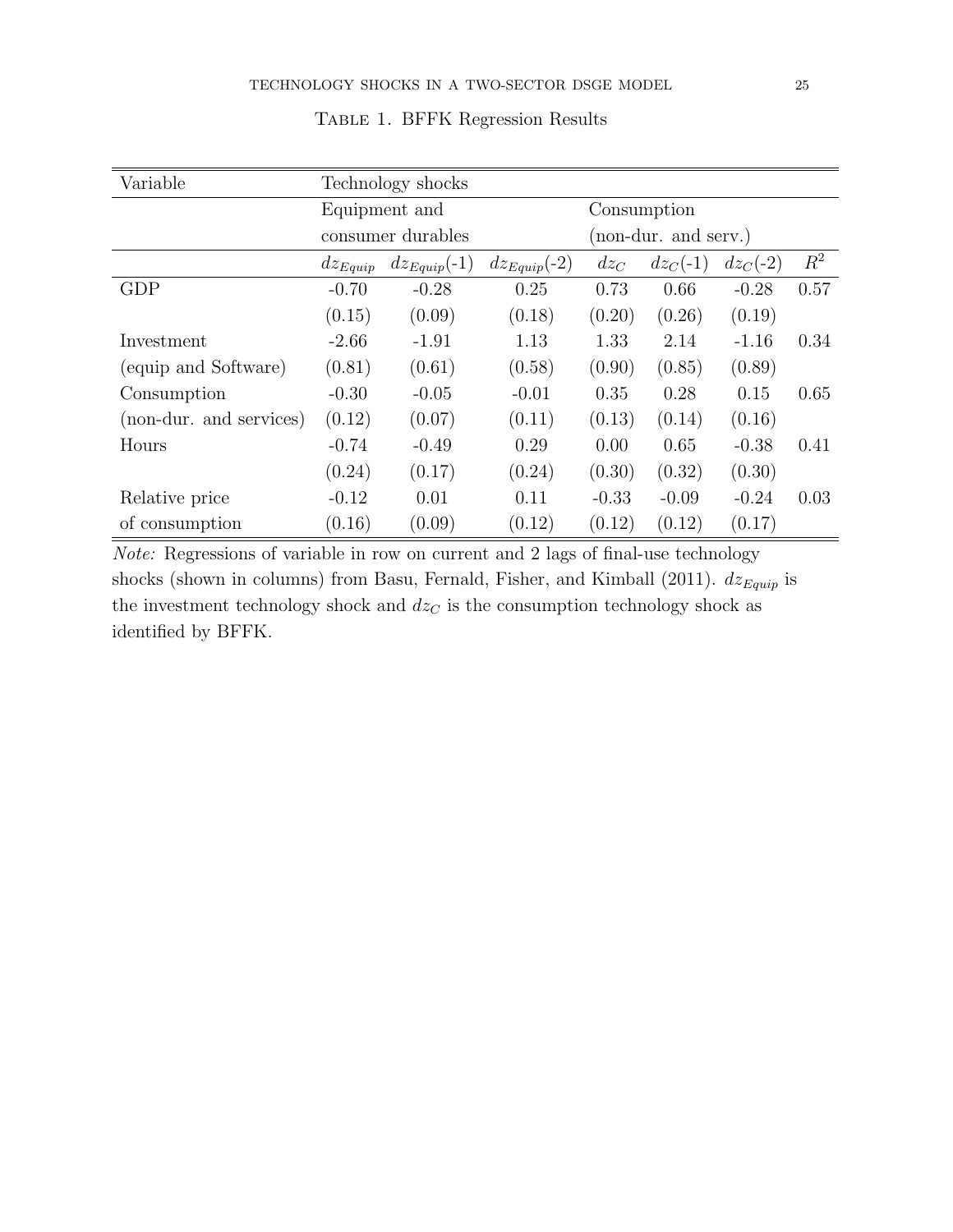| Parameter        | Description                                                         | Value  |
|------------------|---------------------------------------------------------------------|--------|
|                  | Technologies                                                        |        |
| $\alpha_c$       | Cost share of capital in C-sector                                   | 0.33   |
| $\alpha_i$       | Cost share of capital in I-sector                                   | 0.33   |
| $\gamma_c$       | Growth rate of C-sector technology                                  | 1.0043 |
| $\gamma_i$       | Growth rate of I-sector technology                                  | 1.01   |
| $\theta_w$       | Elasticity of substitution between differentiated labor skills      | 6      |
| $\theta_c$       | Elasticity of substitution between differentiated goods in C-sector | 10     |
| $\theta_i$       | Elasticity of substitution between differentiated goods in I-sector | 10     |
| $\delta$         | Capital depreciation rate                                           | 0.033  |
| $\sigma_u$       | Curvature of capacity utilization function                          | 2.26   |
| $S''(\lambda_I)$ | Curvature of investment adjustment cost function                    | 5.00   |
|                  | Preferences                                                         |        |
| $\beta$          | Subjective discount factor                                          | 0.9962 |
| b                | Habit persistence parameter                                         | 0.70   |
| $\sigma$         | Inverse elasticity of intertemporal substitution                    | 3      |
| $\eta$           | Inverse Frisch elasticity                                           | 0.5    |
| L                | Steady-state hours worked (targeted)                                | 0.3    |
|                  | Nominal rigidities                                                  |        |
| $\xi_c$          | Calvo probability of sticky prices in C-sector                      | 0.75   |
| $\xi_i$          | Calvo probability of sticky prices in I-sector                      | 0.75   |
| $\xi_w$          | Calvo probability of sticky nominal wages                           | 0.75   |
| $\eta_c$         | Dynamic indexation parameter in C-sector                            | 0.22   |
| $\eta_i$         | Dynamic indexation parameter in I-sector                            | 0.22   |
| $\eta_w$         | Dynamic indexation parameter for wage setting                       | 0.59   |
|                  | Monetary policy                                                     |        |
| $\phi_{\pi}$     | Coefficient for inflation in Taylor rule                            | 1.50   |
| $\phi_y$         | Coefficient for output in Taylor rule                               | 0.10   |

# TABLE 2. Calibration of structural parameters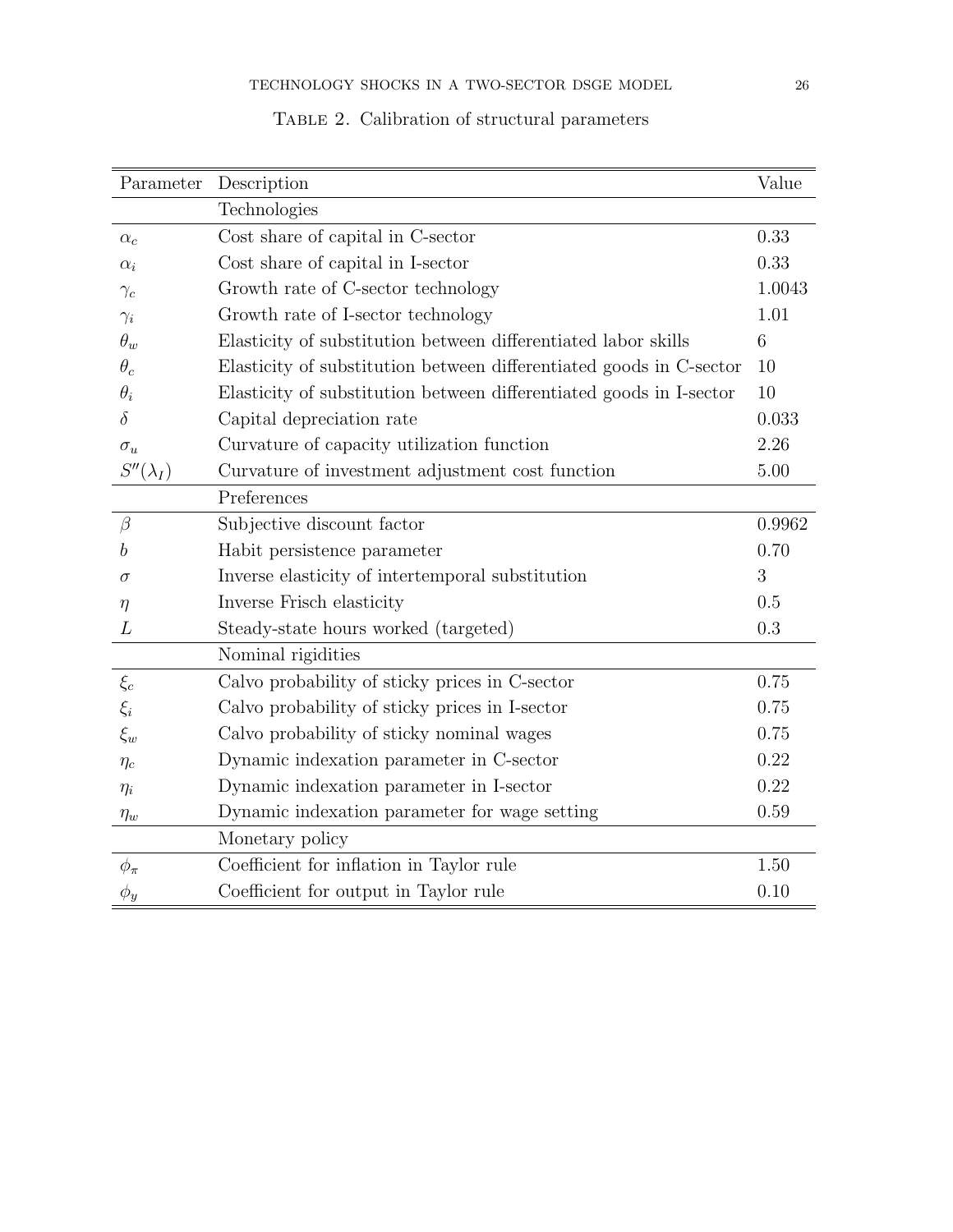| Parameter        | Description                                                       | Value      |
|------------------|-------------------------------------------------------------------|------------|
| $\rho_a$         | Persistence of intertemporal preference shock                     | $0.95\,$   |
| $\rho_{\mu w}$   | Persistence of wage-markup shock                                  | 0.95       |
| $\rho_{\mu c}$   | Persistence of price-markup shock in C-sector                     | 0.95       |
| $\rho_{\mu i}$   | Persistence of price-markup shock in I-sector                     | 0.95       |
| $\rho_{zc}$      | Persistence of technology shock in C-sector                       | 0.85       |
| $\rho_{zi}$      | Persistence of technology shock in I-sector                       | 0.94       |
| $\rho_{\chi}$    | Persistence of the marginal efficiency of investment shock        | $0.95\,$   |
| $\rho_g$         | Persistence of government spending shock                          | $\rm 0.95$ |
| $\sigma_a$       | Standard deviation of intertemporal preference shock              | 0.01       |
| $\sigma_{\mu w}$ | Standard deviation of wage-markup shock                           | $0.01\,$   |
| $\sigma_{\mu c}$ | Standard deviation of price-markup shock in C-sector              | 0.01       |
| $\sigma_{\mu i}$ | Standard deviation of price-markup shock in I-sector              | 0.01       |
| $\sigma_{zc}$    | Standard deviation of technology shock in C-sector                | 0.838      |
| $\sigma_{zi}$    | Standard deviation of technology shock in I-sector                | 1.00       |
| $\sigma_{\chi}$  | Standard deviation of the marginal efficiency of investment shock | 0.01       |
| $\sigma_g$       | Standard deviation of government spending shock                   | 0.01       |
| $\sigma_r$       | Standard deviation of monetary policy shock                       | 0.01       |
| $\phi_{\mu w}$   | Moving average coefficient for wage-markup shock                  | 0.88       |
| $\phi_{\mu c}$   | Moving average coefficient for price-markup shock in C-sector     | 0.74       |
| $\phi_{\mu i}$   | Moving average coefficient for price-markup shock in I-sector     | 0.74       |
| $\rho_{gz}$      | Reaction of government spending to C-sector technology shocks     | $0.52\,$   |

Table 3. Calibration of shock parameters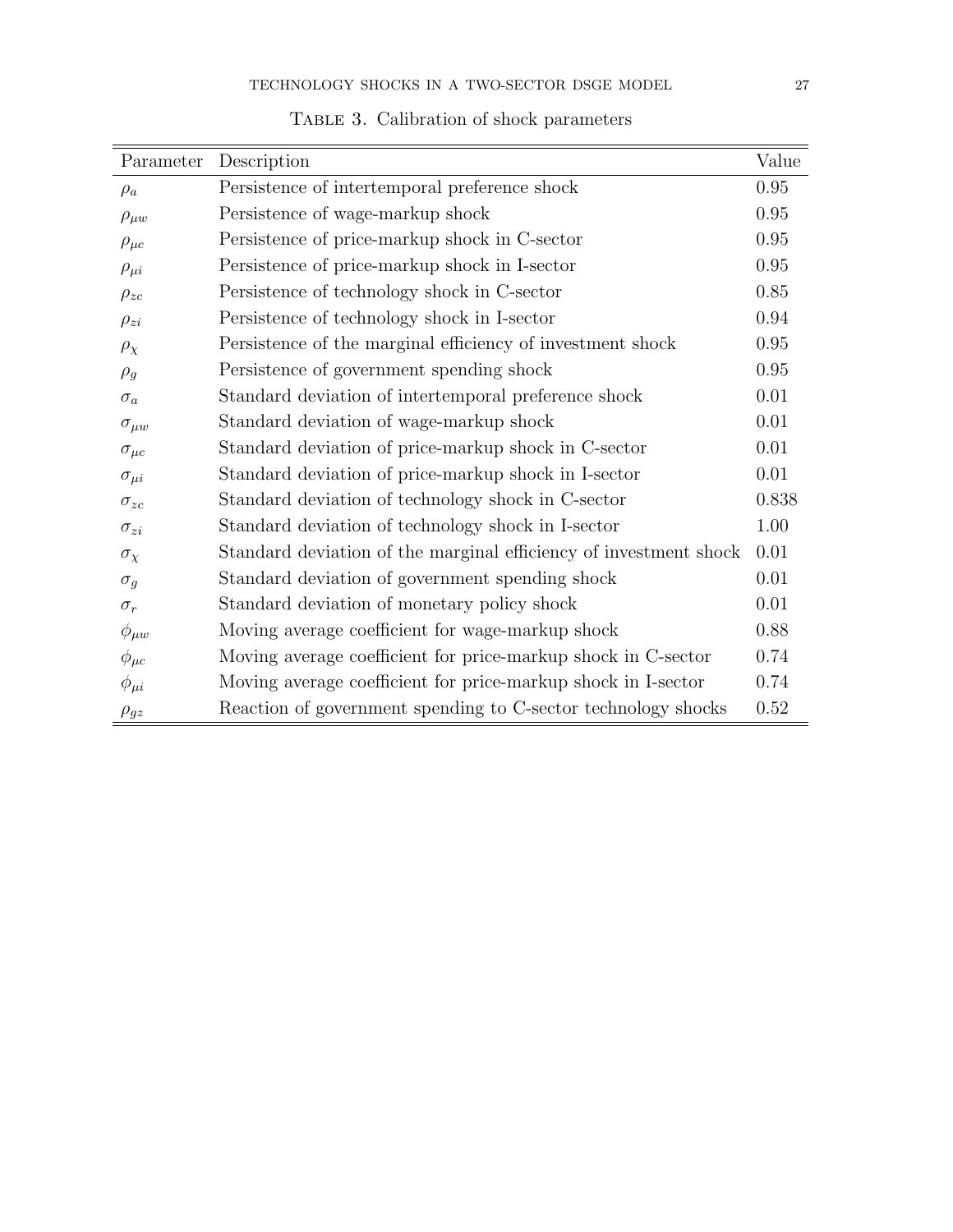



Figure 1. Impulse responses of labor hours following sector-specific technology shocks: Fisher (2006) identification. Response to a consumption shock is measured as the difference between the response to a neutral and an investment-specific shock.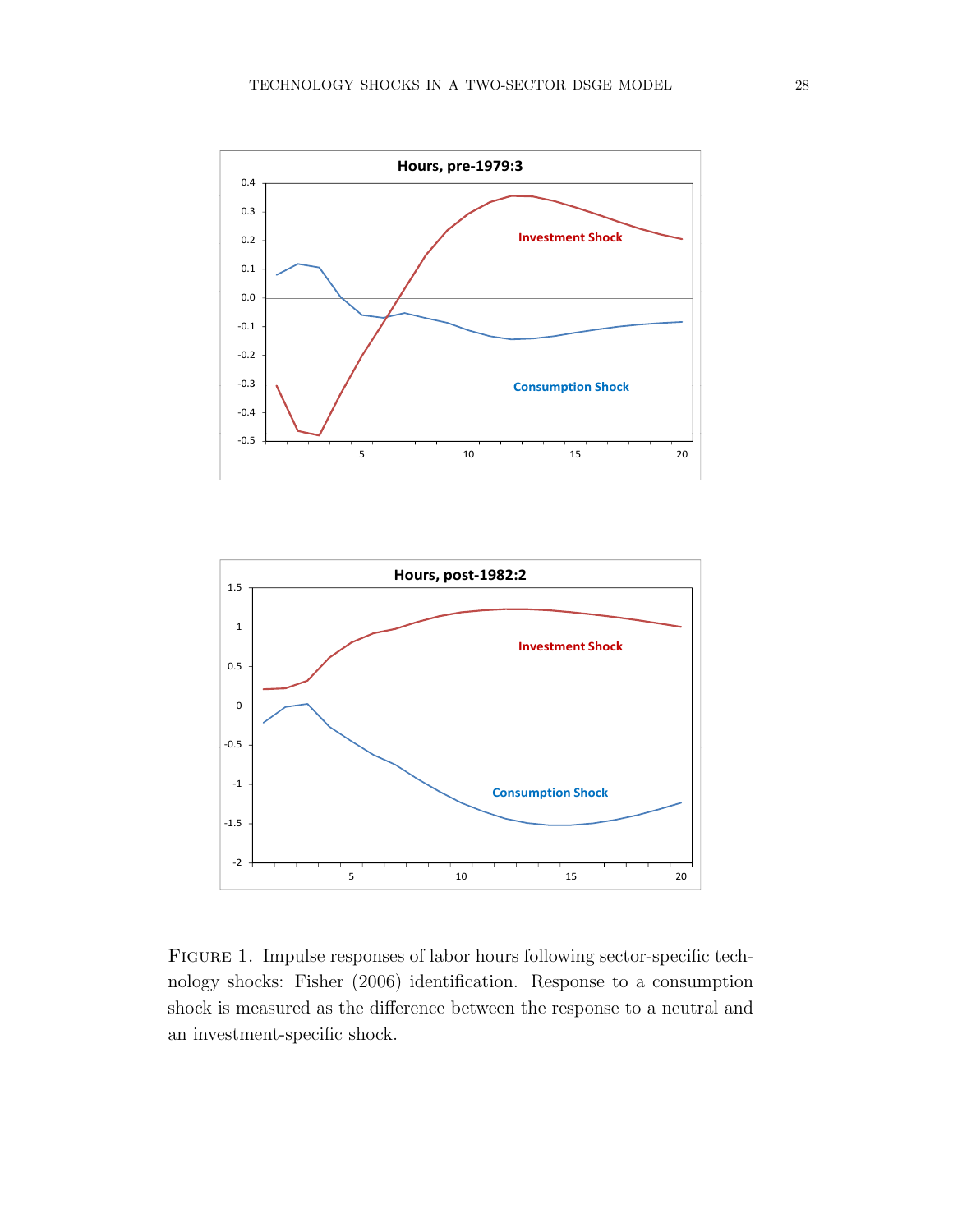

Figure 2. Impulse responses of the relative price of consumption goods following sector-specific technology shocks: Fisher (2006) identification. Response to a consumption shock is measured as the difference between the response to a neutral and an investment-specific shock.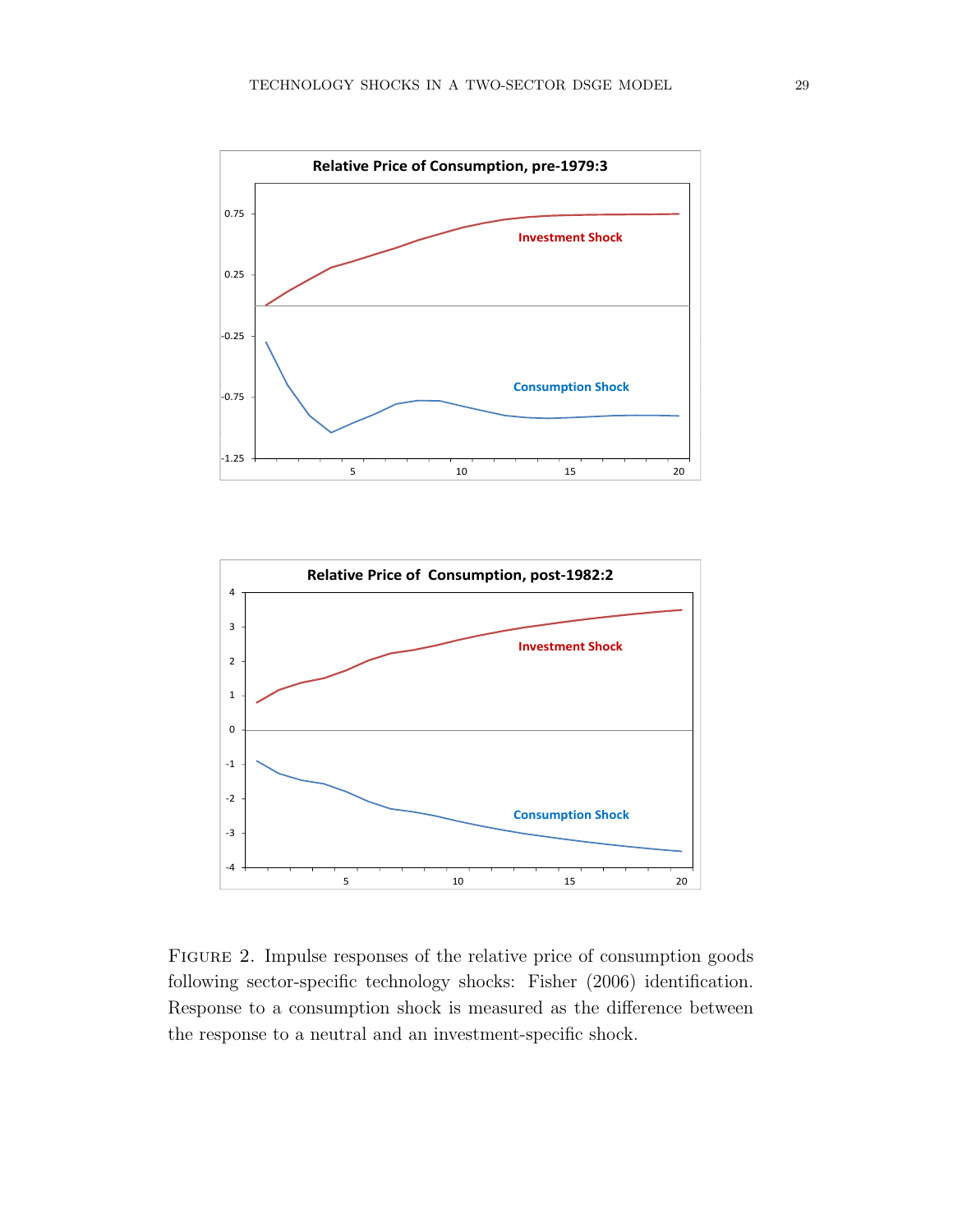

FIGURE 3. Impulse responses following a C-sector technology shock.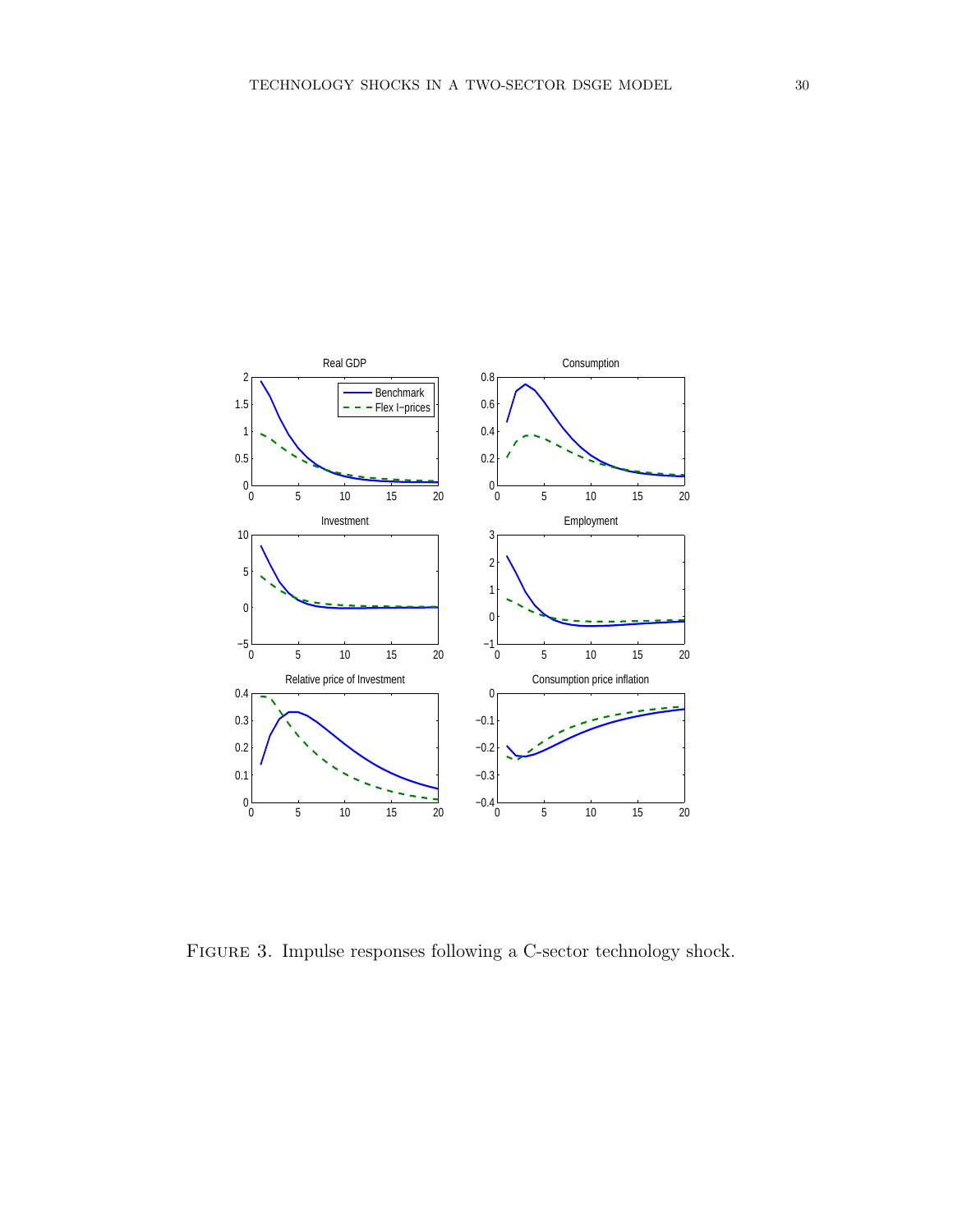

FIGURE 4. Impulse responses following an I-sector technology shock.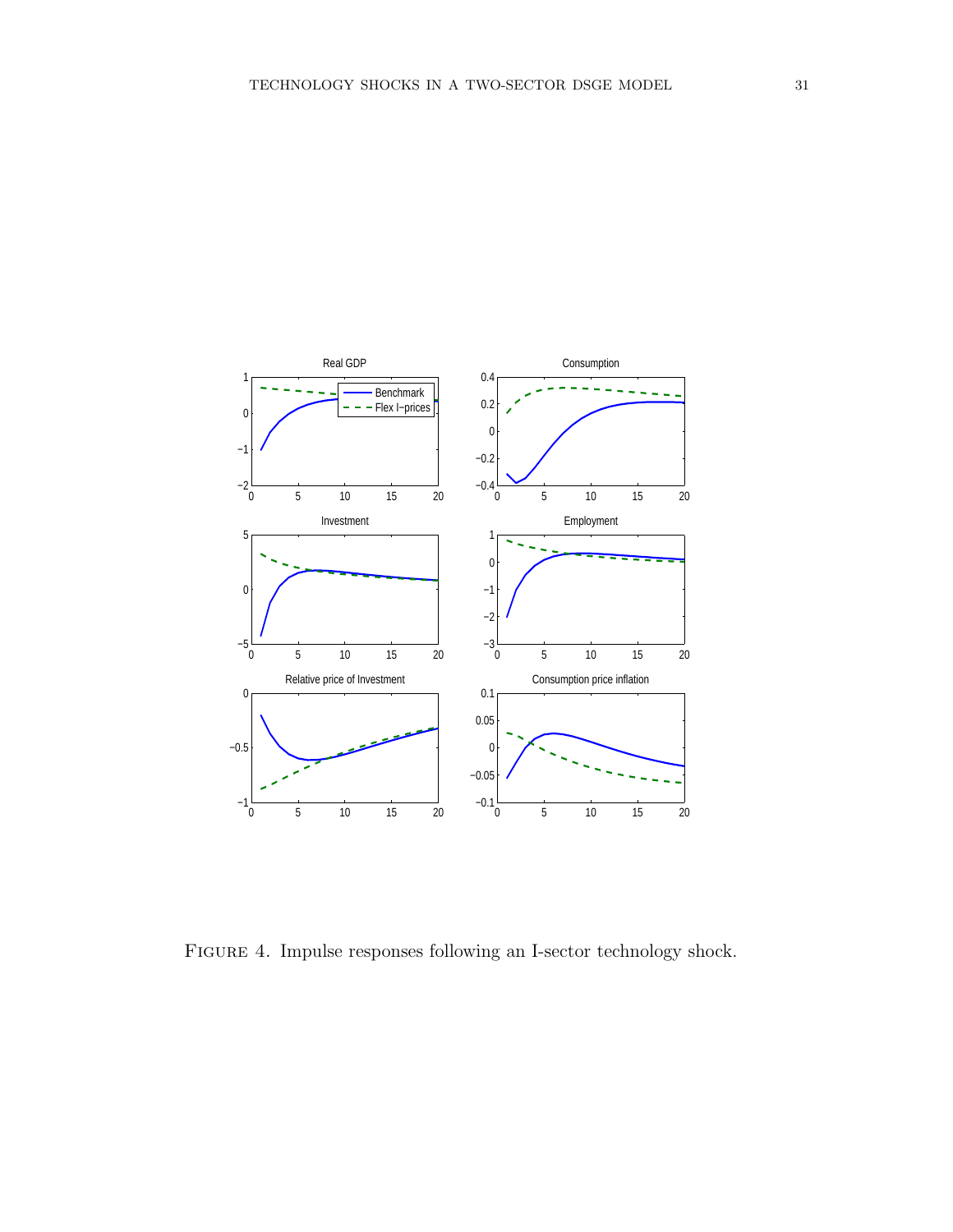#### **REFERENCES**

- Altig, D., L. Christiano, M. Eichenbaum, and J. Linde (forthcoming): "Firm-Specific Capital, Nominal Rigidities and the Business Cycle," Review of Economic Dynamics.
- Basu, S., and J. G. Fernald (1997): "Returns to Scale in U.S. Production: Estimates and Implications," Journal of Political Economy, 105(2), 249–283.
- Basu, S., J. G. Fernald, J. Fisher, and M. Kimball (2011): "Sector-Specific Technical Change," Unpublished Manuscript, Federal Reserve Bank of San Francisco.
- BASU, S., J. G. FERNALD, AND M. S. KIMBALL (2006): "Are Technology Improvements Contractionary?," American Economic Review, 96(5), 1418–1448.
- Basu, S., and M. S. Kimball (2002): "Long-Run Labor Supply and the Elasticity of Intertemporal Substitution for Consumption.," Unpublished manuscript, Universtiy of Michigan.
- BLANCHARD, O. J., AND N. KIYOTAKI (1987): "Monopolistic Competition and the Effects of Aggegrate Demand," American Economic Review, 77, 647–666.
- Boldrin, M., L. J. Christiano, and J. D. Fisher (2001): "Habit Persistence, Asset Returns, and the Business Cycle," American Economic Review, 91(1), 149–166.
- Calvo, G. (1983): "Staggered Prices in a Utility-Maximizing Framework," Journal of Monetary Economics, 12, 383–398.
- Christiano, L., M. Eichenbaum, and C. Evans (2005): "Nominal Rigidities and the Dynamics Effects of a Shock to Monetary Policy," Journal of Political Economy, 113, 1–45.
- Fernald, J. G. (2012): "A Quarterly, Utilization-Adjusted Series on Total Factor Productivity," Unpublished Manuscript, Federal Reserve Bank of San Francisco.
- Fisher, J. D. M. (2006): "The Dynamic Effects of Neutral and Investment-Specific Technology Shocks," Journal of Political Economy, 114(3), 413–451.
- Francies, N., and V. A. Ramey (2005): "Is the technology-driven real business cycle hypothesis dead? Shocks and aggregate fluctuations revisited," *Journal of Monetary* Economics, 52(8), 1379–1399.
- GALÍ, J. (1999): "Technology, employment, and the business cycle: Do technology shocks explain aggregate fluctuations?," American Economic Review, 89(1), 249–271.
- Greenwood, J., Z. Hercowitz, and P. Krusell (1997): "Long-Run Implications of Investment-Specific Technological Change," American Economic Review, 87, 342– 362.
- Huang, K. X., and Z. Liu (2002): "Staggered Price-Setting, Staggered Wage-Setting, and Business Cycle Persistence," Journal of Monetary Economics, 49(2), 405–433.
- Huang, K. X., Z. Liu, and L. Phaneuf (2004): "Why Does the Cyclical Behavior of Real Wages Change Over Time?," American Economic Review, 94(4), 836–856.